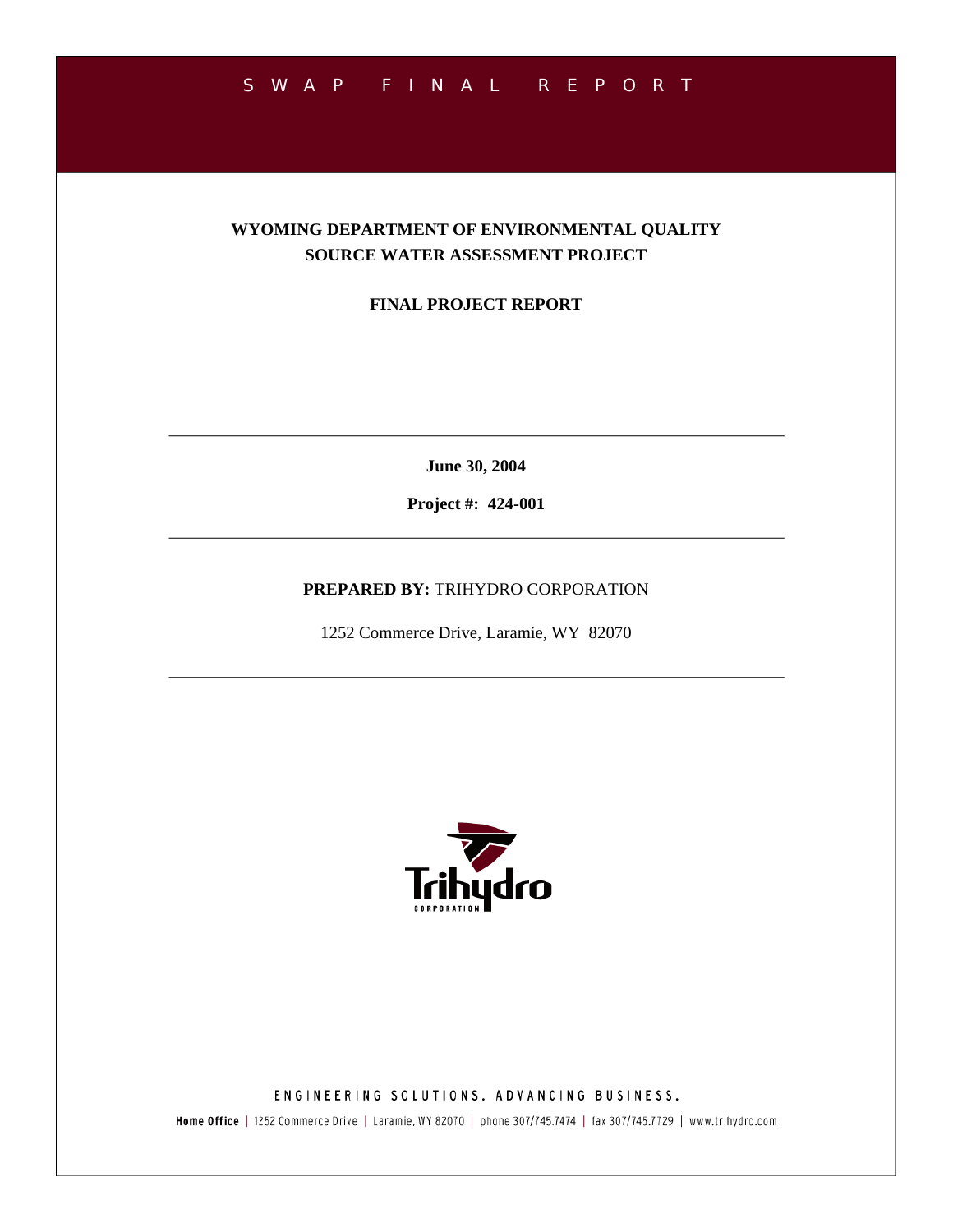## **Table of Contents**

| 2.0 |  |
|-----|--|
| 3.0 |  |
|     |  |
| 5.0 |  |
| 6.0 |  |

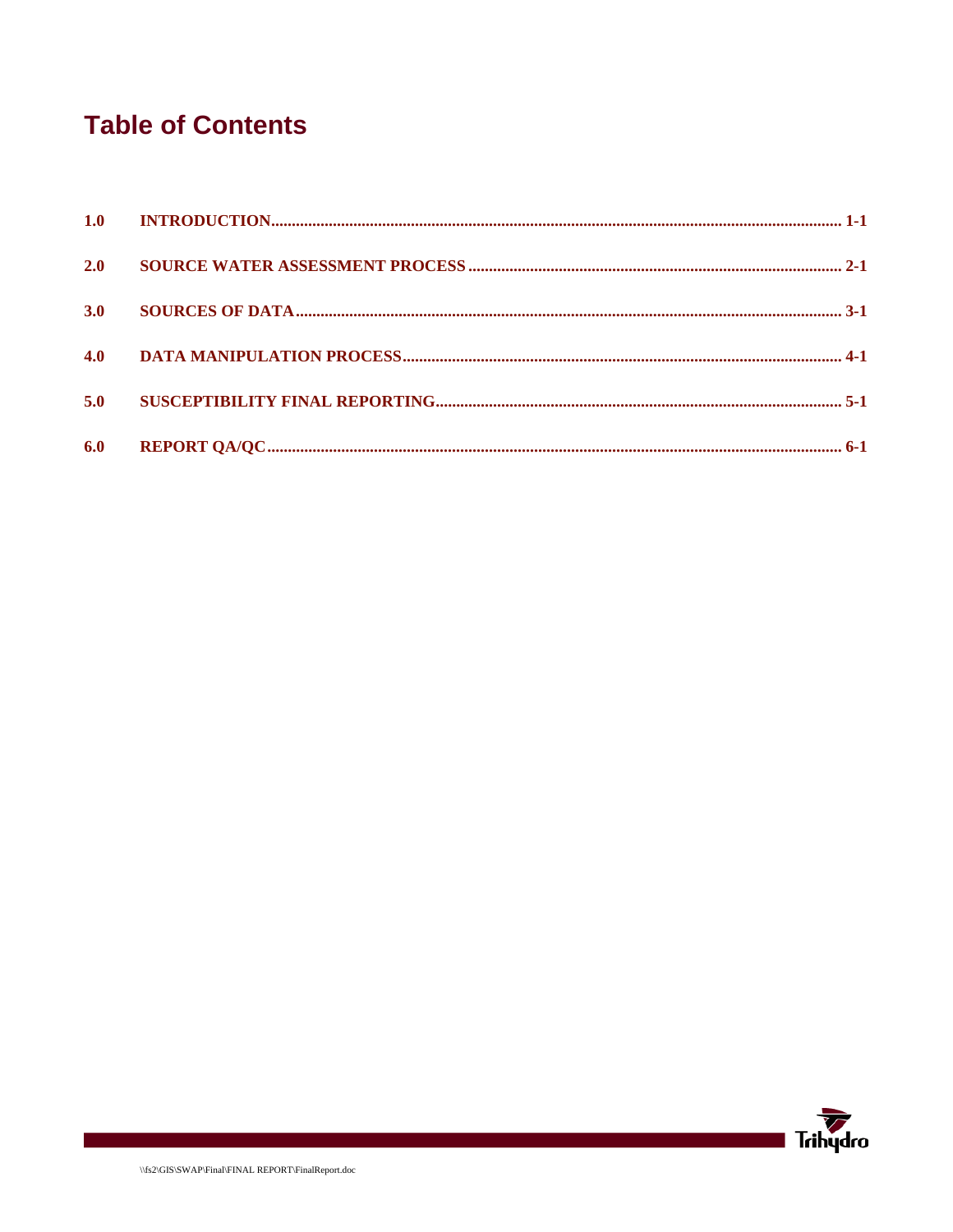# **List of Acronyms**

| <b>CBM</b>    | <b>Coal Bed Methane</b>                                                   |
|---------------|---------------------------------------------------------------------------|
| <b>CERCLA</b> | <b>Comprehensive Environments Response Compensation and Liability Act</b> |
| <b>CFR</b>    | <b>Calculated Fixed Radius</b>                                            |
| <b>DEQ</b>    | <b>Department of Environmental Quality</b>                                |
| <b>DOQQ</b>   | <b>Digital Orthophoto Quarter Quadrangles</b>                             |
| <b>DRG</b>    | <b>Digital Raster Graphic</b>                                             |
| <b>EPA</b>    | <b>Environmental Protection Agency</b>                                    |
| <b>GIS</b>    | <b>Geographical Information System</b>                                    |
| <b>GPC</b>    | <b>Groundwater Pollution Control</b>                                      |
| <b>GPS</b>    | <b>Global Positioning System</b>                                          |
| <b>NPDES</b>  | <b>National Pollutant Discharge Elimination System</b>                    |
| <b>PLSS</b>   | <b>Public Land Survey System</b>                                          |
| <b>PSOC</b>   | <b>Potential Source of Contamination</b>                                  |
| <b>SDWIS</b>  | <b>Safe Drinking Water Information System</b>                             |
| <b>SEO</b>    | <b>State Engineers Office</b>                                             |
| <b>SHWD</b>   | <b>Solid and Hazardous Waste Division</b>                                 |
| <b>SWAP</b>   | <b>Source Water Assessment Program</b>                                    |
| <b>TOT</b>    | <b>Time of Travel</b>                                                     |
| <b>USEPA</b>  | <b>United States Environmental Protection Agency</b>                      |
| <b>USGS</b>   | <b>United State Geological Survey</b>                                     |
| <b>VRP</b>    | <b>Voluntary Remediation Program</b>                                      |
| <b>WARWS</b>  | <b>Wyoming Association of Rural Water Systems</b>                         |
| <b>WDEQ</b>   | <b>Wyoming Department of Environmental Quality</b>                        |
| <b>WQD</b>    | <b>Water Quality Division</b>                                             |
| <b>WRDS</b>   | <b>Water Resource Data System</b>                                         |
| <b>WSGS</b>   | <b>Wyoming State Geological Survey</b>                                    |

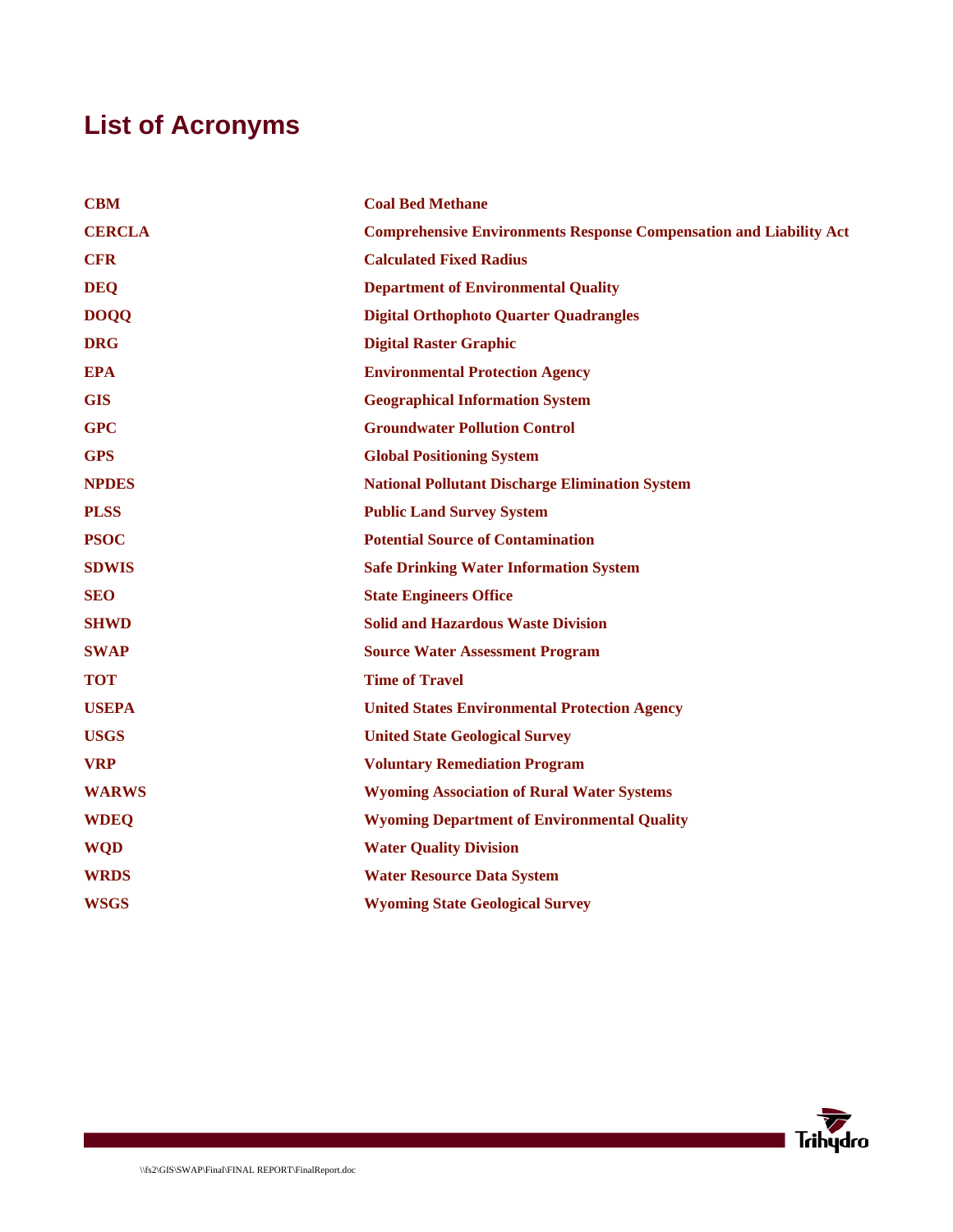# **List of Figures**

1 Delineation Decision Matrix

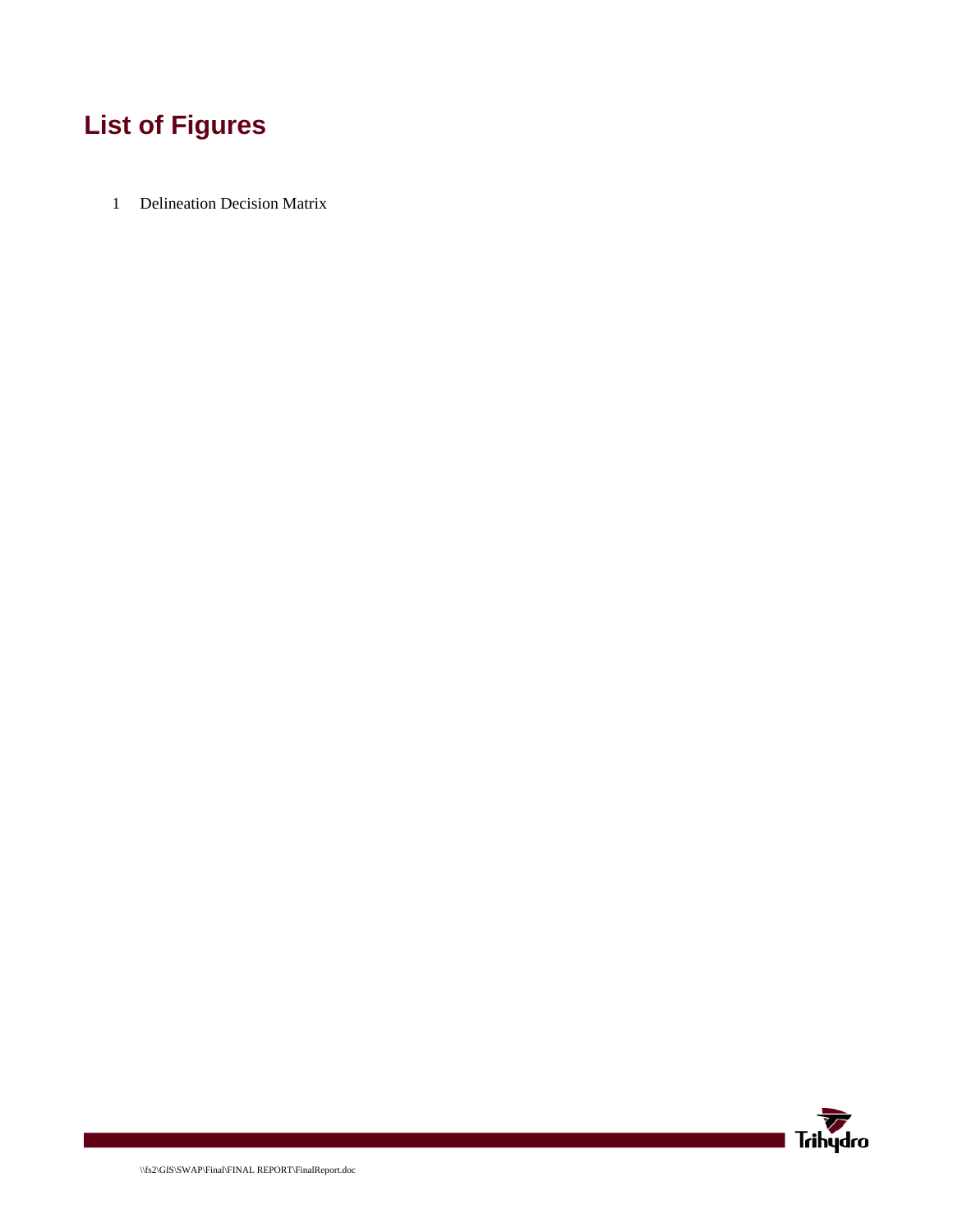# **List of Appendices**

- A State and Federal Agency Contacts
- B Metadata
- C GIS Application User's Guide

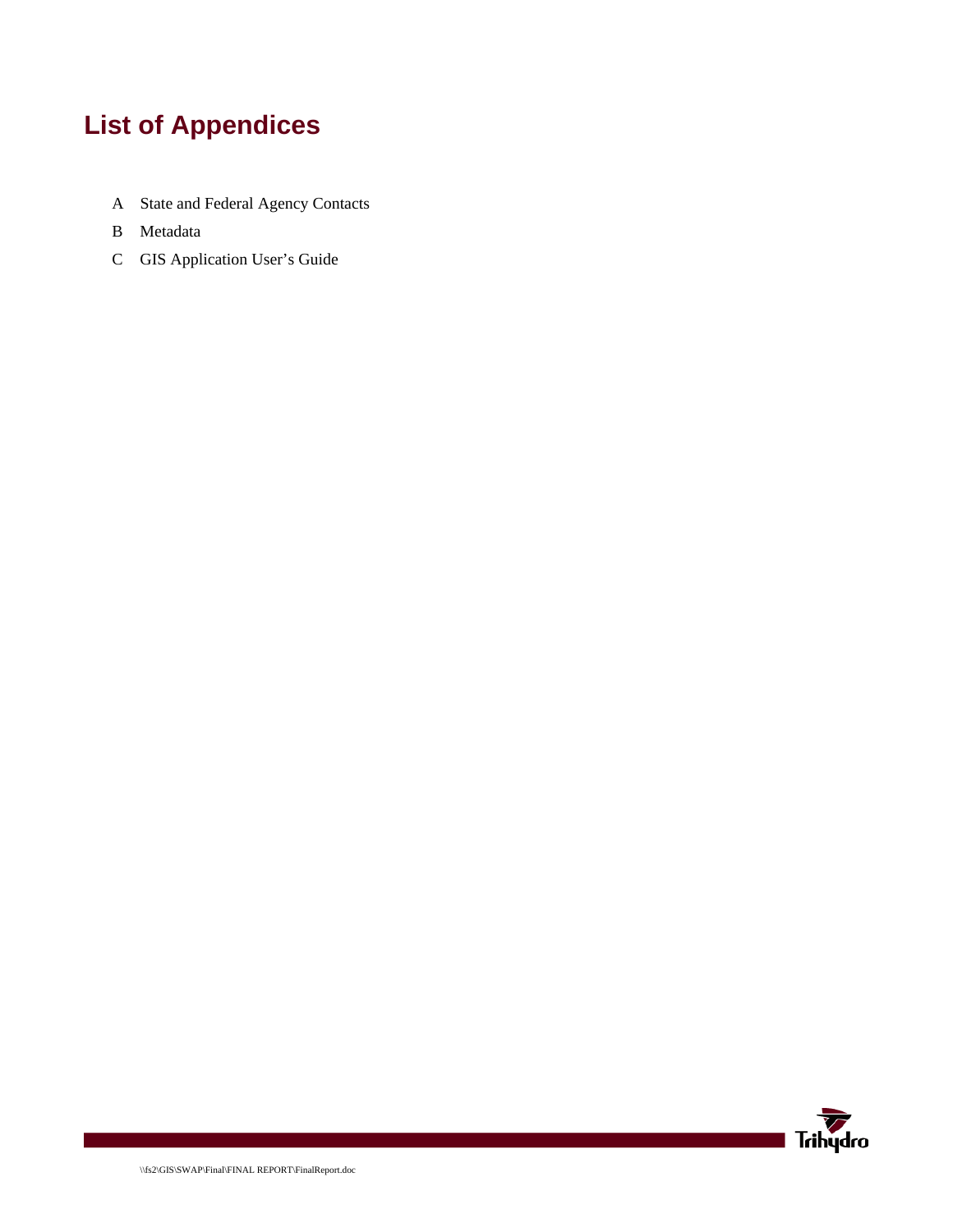## **1.0 INTRODUCTION**

People who live in or visit the state of Wyoming enjoy pristine natural resources. One of the most important of these resources is drinking water. In 1973, the Wyoming legislature passed the Environmental Quality Act and directed the Wyoming Department of Environmental Quality (DEQ) both to preserve the surface and groundwater resources of the state, and to prevent, reduce, and eliminate water pollution.

In 1996, the United States Congress passed the Safe Drinking Water Act Amendments that required all states having the responsibility for administering the federal rules and regulations of this Act, or "primacy", to develop a Source Water Assessment and Protection (SWAP) Program. Although Wyoming is the only state that does not have primacy, DEQ recognized the value and benefit of SWAP to help protect public water systems (PWS). During the 1998 legislative session, the Wyoming Legislature authorized DEQ to set aside 10%, or \$1.2 million, of the 1997 federal Drinking Water State Revolving Fund monies to develop a SWAP program and to complete Source Water Assessments.

The SWAP Program is a two-part program consisting of source water assessments and source water protection plans. The completion of a source water assessment involves determining a source water area for each PWS, assessing the sources of contamination within this source water area that have the potential to affect the drinking water supply, evaluating the susceptibility of the water supply to contamination by each of these potential sources of contamination, and finally, writing an assessment report that contains a summary of all the information gathered during the assessment. Due to Wyoming's unique primacy status, the completion of source water assessments for all PWSs is voluntary. The DEQ has completed a source water assessment for each PWS that has requested one. Local governments, PWSs, and citizens can then use these assessment reports to develop a source water protection plan that outlines the measures that the community or PWS believes are appropriate to protect their drinking water supply. These measures may include management plans, clean up efforts, public education, or zoning changes.

#### **DEQ Coordination**

DEQ contracted and worked closely with the Trihydro Corporation (Trihydro) and Lidstone and Associates, Inc. (Lidstone) to complete the source water assessments. Trihydro and Lidstone were selected because of their geologic experience, Geographic Information Systems (GIS) expertise, and their knowledge of many PWSs in Wyoming. PWS delineations were completed either by Lidstone or Trihydro based upon which firm was most familiar with the geology/hydrology of the area.

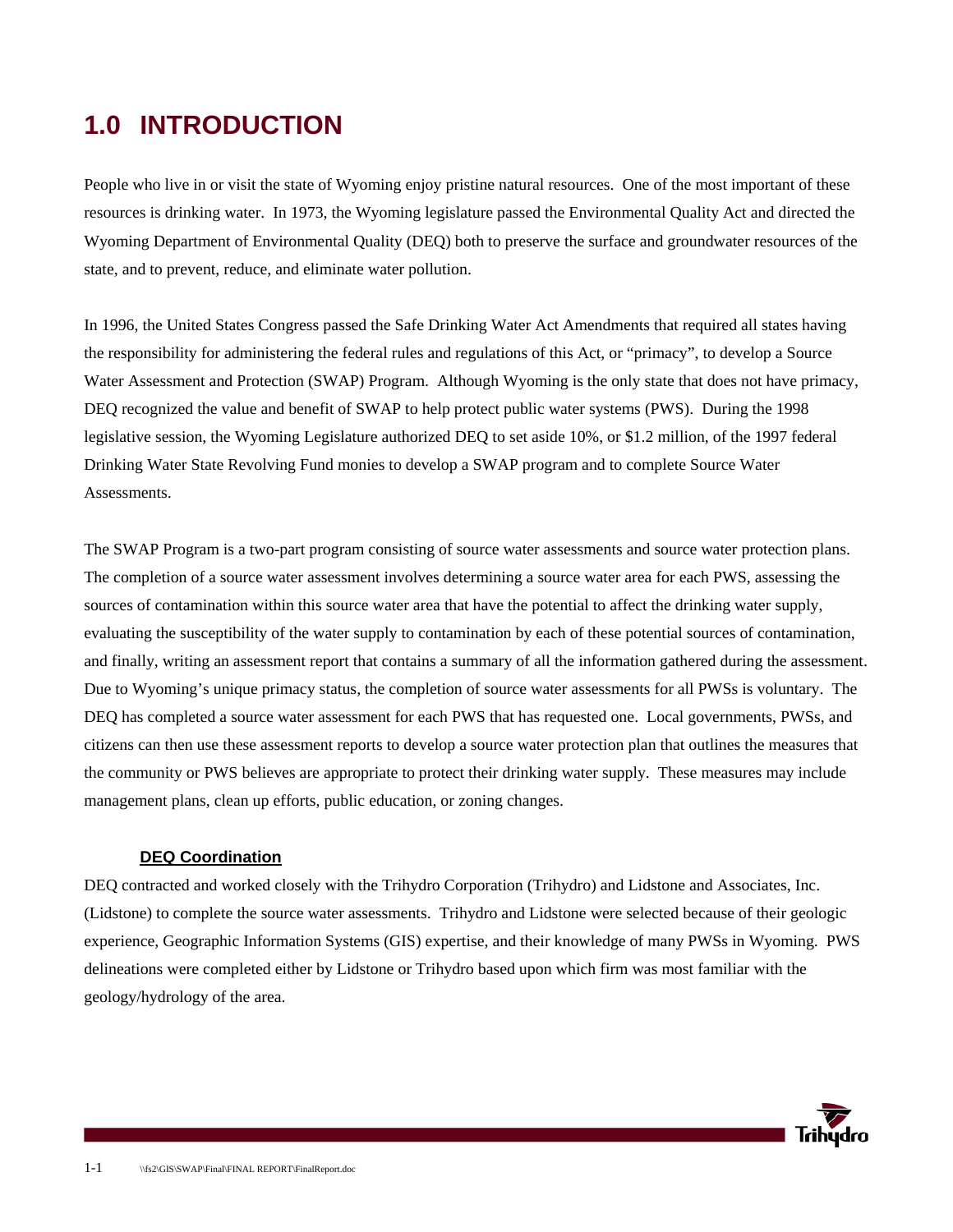The Wyoming Association of Rural Water Systems (WARWS) also provided a great deal of assistance. WARWS published newsletters, helped sign up PWSs for assessments, and helped operators understand and review draft assessments. They also provided valuable input throughout the development and implementation of the SWAP program.

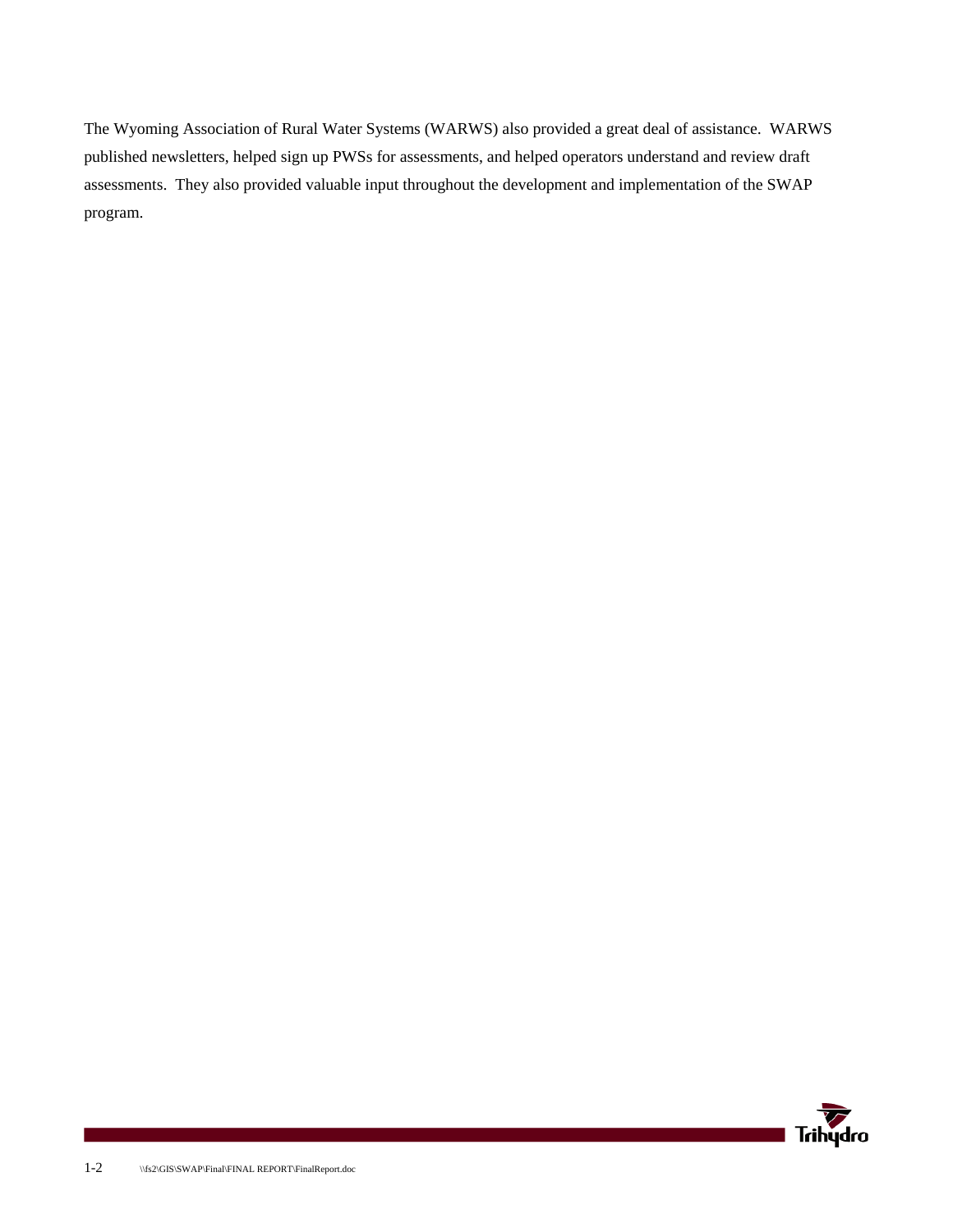## **2.0 SOURCE WATER ASSESSMENT PROCESS**

#### **Public Water Supply Data Collection**

The first step in completing the Source Water Assessment was to compile all available information about Wyoming's Public Water Supplies into one location and format. This proved to be a meticulous process as the core PWS data sources described further in Section 3.0 each contained significant errors and omissions. A Microsoft Access database containing several linked tables was created to help manage the review of this varied information. This database became a key source in the delineation process for each PWS.

#### **Source Water Area Delineation**

The next step in completing the Source Water Assessment was to delineate, or determine, the source water area, or the area that contributes water to the well or intake. In order to protect public water supplies, community leaders, planners, and PWS operators must have information regarding the land area that contributes water to the PWS's wells or intakes. Potential sources of contamination located upstream or upgradient from a water source could reach and possibly impact the water system and its customers. Trihydro and Lidstone delineated three contaminant inventory zones within each source water area for the purpose of identifying possible sources of contaminants that could affect drinking water quality. The inventory zones are described as follows:

- Zone 1 is called the "Accident Prevention" or "Sanitary Protection Zone" and is located within a 100 foot radius of the well or intake. The potential for contaminants released within this zone to affect the quality of PWS water is highest.
- Zone 2 lies immediately beyond Zone 1 and is called the "Attenuation Zone." Contaminants released within this zone are within close proximity of the well or intake and the chances of their reaching the well or intake is still high. Zone 2 for surface water systems included an area 1,000 feet on either side of the perennial streams that extended upstream of the intake either for a distance of 15 miles, or the distance from the intake to the headwaters of the drainage contributing water to that intake, whichever was the smallest. Zone 2 for groundwater systems represented a 2-yr time of travel (TOT) that was determined using the best, and most conservative hydrogeologic data available.
- Zone 3 is the area farthest from the well or intake. Contaminant sources within this zone are less likely to reach the well or intake in quantities that could affect water quality. Zone 3 for surface water sources includes the entire

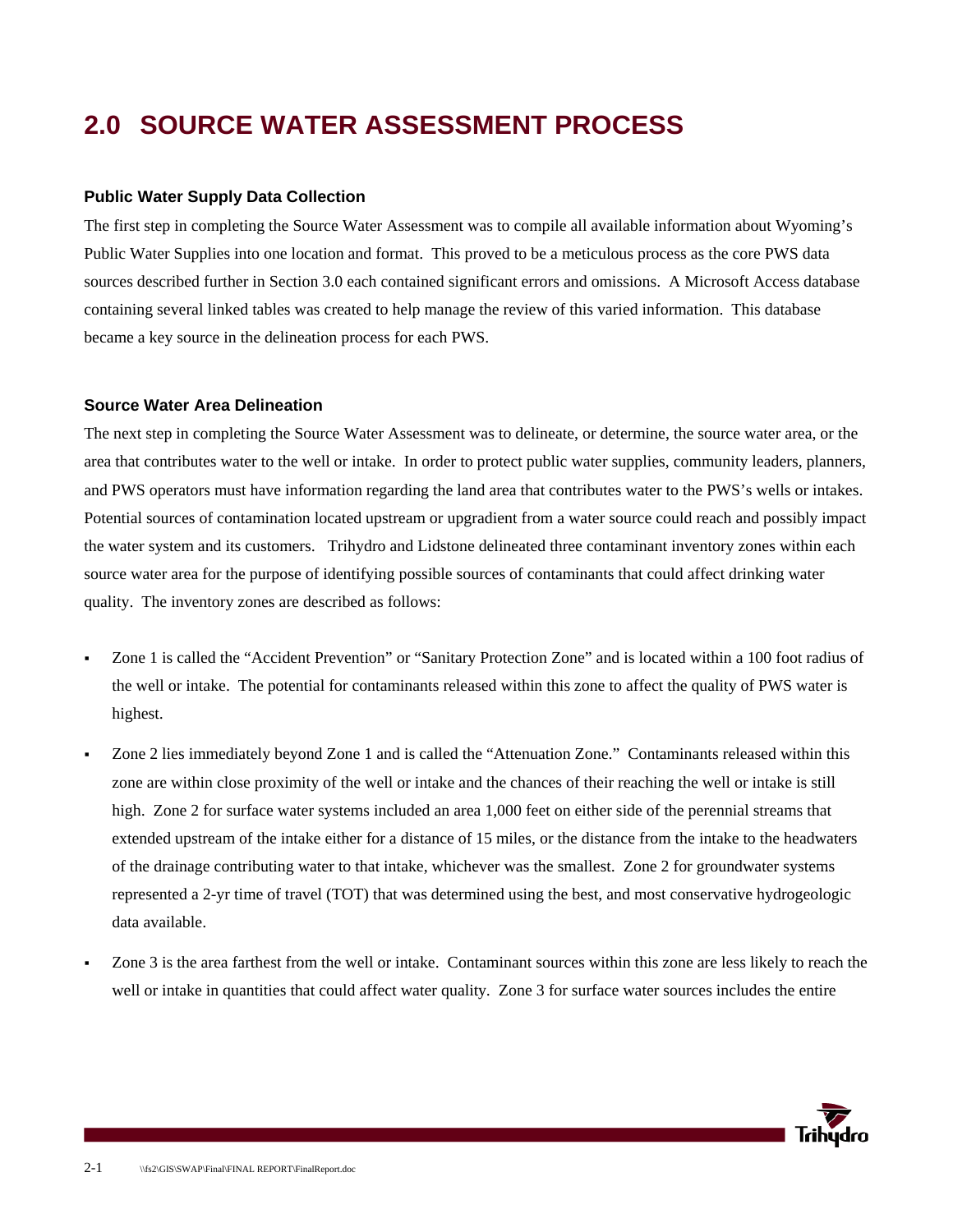stream drainage basin from Zone 2 to the basin headwaters. Zone 3 for groundwater sources extends from the edge of Zone 2 to the extent of the estimated 5-yr TOT.

Trihydro and Lidstone used readily available information to determine the locations of each well, spring, infiltration gallery, or surface water intake. No fieldwork or site visits to individual PWSs were conducted to verify the locational accuracy of the data. The location of each water source was initially obtained from DEQ or U.S. Environmental Protection Agency (EPA) databases. Information received from the respective PWS operators on their well information sheets, photographs of individual water sources, the Wyoming State Engineers (SEO) well information database, Wyoming Water Development Commission reports, and Trihydro/Lidstone company experience were also used to locate each water source as accurately as possible. A full discussion on these original data sources can be found in Section 3.0.

To determine the source water area for each well or surface water intake, Trihydro and Lidstone reviewed a variety of geologic, hydrologic, and hydrogeologic sources, and incorporated that data into a GIS. For PWSs utilizing surface water sources, Hydrologic Unit Codes and 7.5-minute U.S. Geological Survey (USGS) topographic maps were used to identify the basin perimeters that contribute water to the surface water intake. For those systems utilizing groundwater sources, Trihydro and Lidstone reviewed information from the following sources to develop source water areas: the EPA's sanitary surveys, the EPA's early 1980s reports on the occurrence and characteristics of groundwater in each basin of the state, the Wyoming State Engineer's Office (SEO) water rights database, University of Wyoming Master's theses, USGS geologic and hydrogeologic reports, Driscoll's Groundwater and Wells book, Wyoming Water Development Commission reports, Wyoming Water Research Institute reports, previous delineations completed by other consultants, the Wyoming Geologic Survey, and WARWS.

The methods and techniques that were used to delineate the contaminant inventory zones within each source water area were consistent for all surface water systems. However, for groundwater systems, professional geologists from Trihydro and Lidstone considered aquifer type (confined, unconfined, alluvial, etc.), flow system type (porous or conduit), and PWS type to determine which delineation method was appropriate for each well, as shown on Figure 1. For groundwater sources, Trihydro and Lidstone geologists used the most appropriate conservative methodology, which closely followed the EPA-approved Wyoming Wellhead Protection Program Guidance Document.

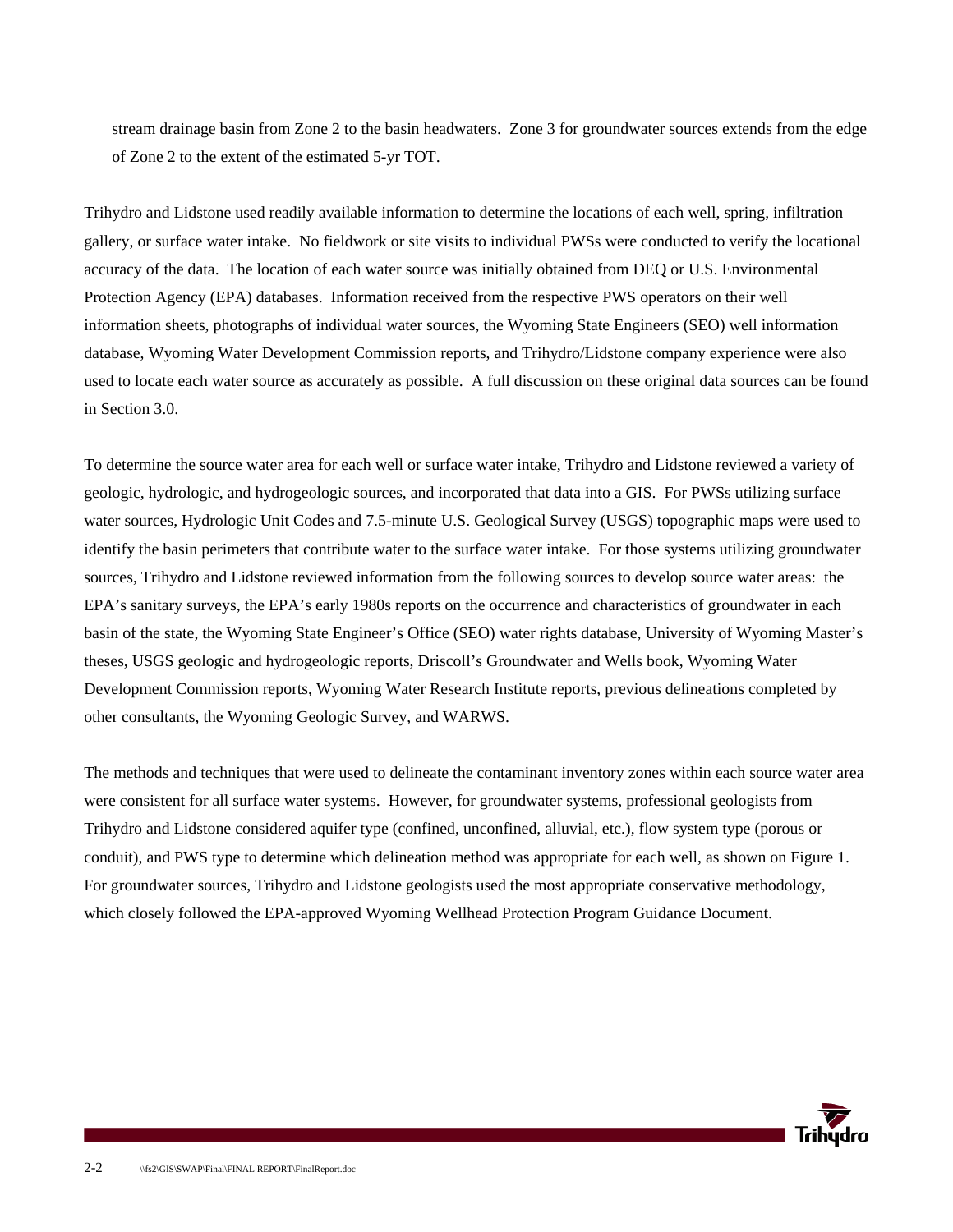#### **Contaminant Inventory**

An inventory of contaminant sources that lie within the source water areas and have the potential to adversely impact the quality of the water supply was completed within each contaminant inventory zone. Knowledge of potential contaminants may encourage communities to implement and manage a source water protection area, and enable a PWS to plan for necessary improvements in treatment capabilities, develop emergency response plans, or allow time to remediate the source of contamination. The principal contaminants of concern include those regulated under the Safe Drinking Water Act in addition to microorganisms such as Cryptosporidium, and exposure to nitrates.

There are two basic types of contaminant sources, point and non-point, that were evaluated based on their proximity and distance from the water source. Point sources are usually associated with a single location, like an underground storage tank, underground injection well, oil and gas well, coal bed methane (CBM) well, a solid/hazardous waste facility or a National Pollutant Discharge Elimination System (NPDES) outfall. Point sources are usually regulated and are required to have permits. In contrast, non-point source pollution results from certain land uses and land use patterns. Urban land use was considered of greatest concern followed by irrigated agriculture, non-irrigated agriculture, and then forested areas. Forested areas were included only to evaluate the potential risks of increased runoff and water quality problems following forest fires. All other land uses were considered low risk.

To evaluate the potential impact of these contaminants, an extensive inventory was conducted in Zones 1, 2, and 3 for both surface and groundwater sources. As part of the inventory, the assistance of local representatives and PWS operators was requested to verify the locations of regulated and non-regulated potential sources, land use boundaries, and to identify any historical sources of contamination.

Contaminant inventories for Potential Sources of Contamination (PSOCs) used information obtained from EPA, DEQ Water Quality Division, DEQ Solid and Hazardous Waste Division, DEQ Land Quality Division, DEQ Abandoned Mine Lands Division, Wyoming Oil and Gas Conservation Commission, the Wyoming State Geological Survey, the U.S. Department of Transportation, and the Wyoming Department of Agriculture Technical Services databases. Examples of regulated activities or facilities include wastewater treatment plants; confined animal feeding operations; underground injection wells; chemical or hazardous waste use, production, or storage sites; and landfills. These permitted contamination sources produce materials that are regulated by state or federal laws. These databases are also tabulated according to contaminant type in the susceptibility section. Information from citizens and PWS operators played a vital role in verifying land uses and locations of regulated PSOCs. Detailed information on these source layers can be found either in Section 3.0 of this document or in the individual GIS layer metadata.

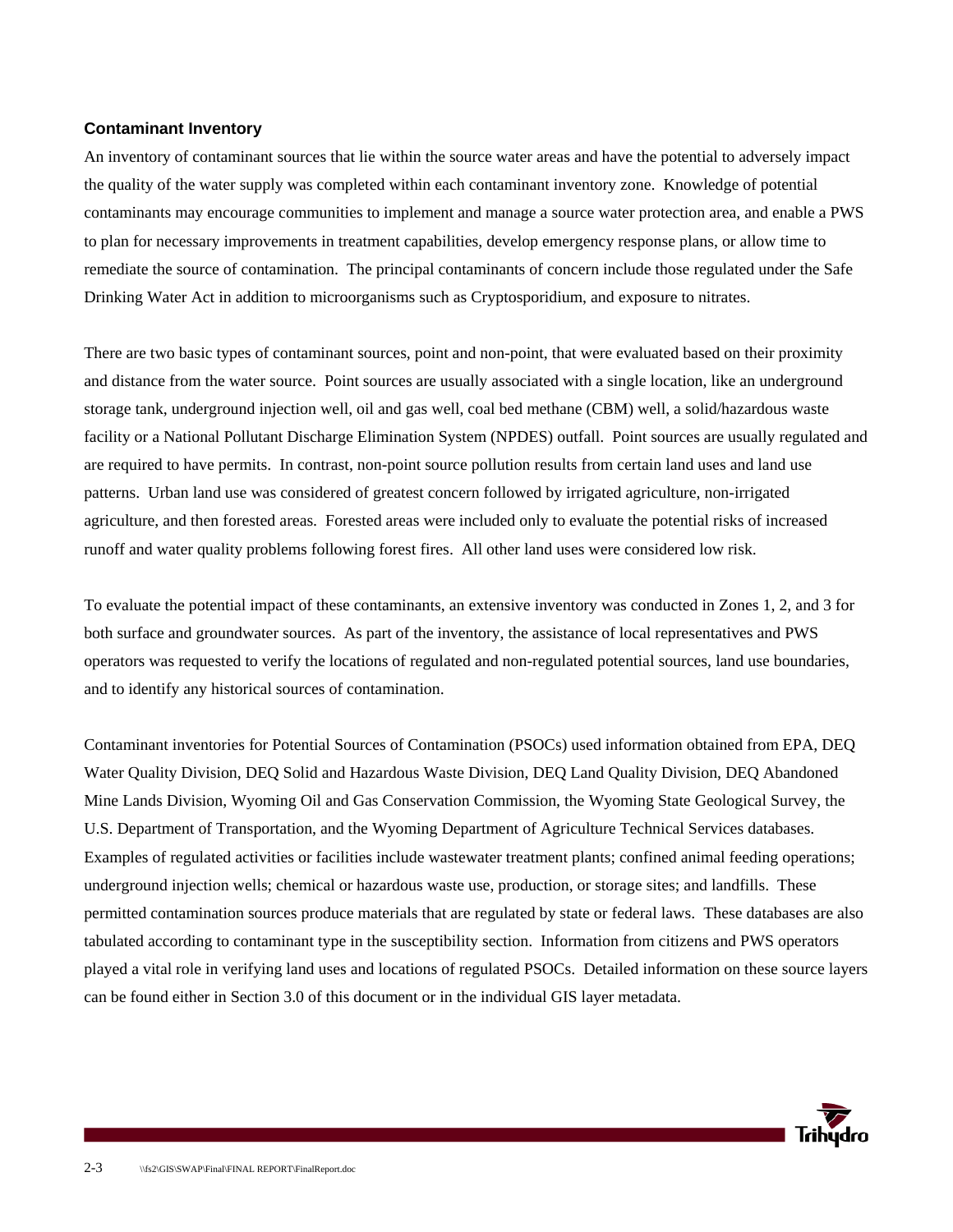#### **The Susceptibility Analysis Process**

The final step in developing the source water assessment for each PWS was to analyze the susceptibility of each water source with respect to the identified PSOCs. DEQ defines the susceptibility of a PWS as the potential for each well or surface water intake to draw water that has been contaminated by pollutants at concentrations that would pose concern. Susceptibility must be determined for each water supply well or intake owned by the PWS. Contaminants may reach the intake or well by infiltration through geologic strata and overlying soil, direct discharge into surface or groundwater, overland flow, or contamination of upgradient groundwater. Contaminants may also enter the water source at the well, intake, or the conveyance. A conveyance is defined as the pipe, canal, or aqueduct between the well or intake and the first form of treatment, or where the water enters the distribution system if there is no treatment.

Water system susceptibility is related to three factors that were evaluated as part of this source water assessment. The first was the physical integrity of the well, intake, and conveyances. The second factor was the sensitivity of the land area through which potential contaminants may reach the well or intake. This included the geologic, hydrologic, and land cover characteristics of the watershed, well location, or aquifer source area. The third factor was the nature of the potential contaminants. Specific potential contaminants were grouped into two types; serious contaminants or other contaminants, based upon the health threat of a contaminant to human health. Potential contaminants included specific point sources and any land uses that may contribute contaminants to the water supply. For point sources, the type of potential contaminants, the location of the contaminant sources relative to the well or intake, and confirmation of a contaminant release were also considered.

Data that were used to quantitatively evaluate the susceptibility of each water source to potential contaminants were acquired from sources of data readily available for all PWS in the state. The susceptibility of each PWS is based on delineated source water areas, DEQ contaminant inventories, 1:100,000 scale land use maps compiled by the University of Wyoming, EPA sanitary surveys, EPA's Safe Drinking Water Information System database, and DEQ and Wyoming SEO well or intake permits.

#### **Step 1: Well or Intake Integrity Score**

The first step in the susceptibility analysis was to determine the integrity score for each well or intake. The well or intake was assigned a score after being evaluated for a series of factors. The factors and the points associated with them are described below. Each well or intake received a score between 1 and 13. If sanitary surveys, permits, or completion records were not available or did not contain the appropriate information, a maximum score was assigned

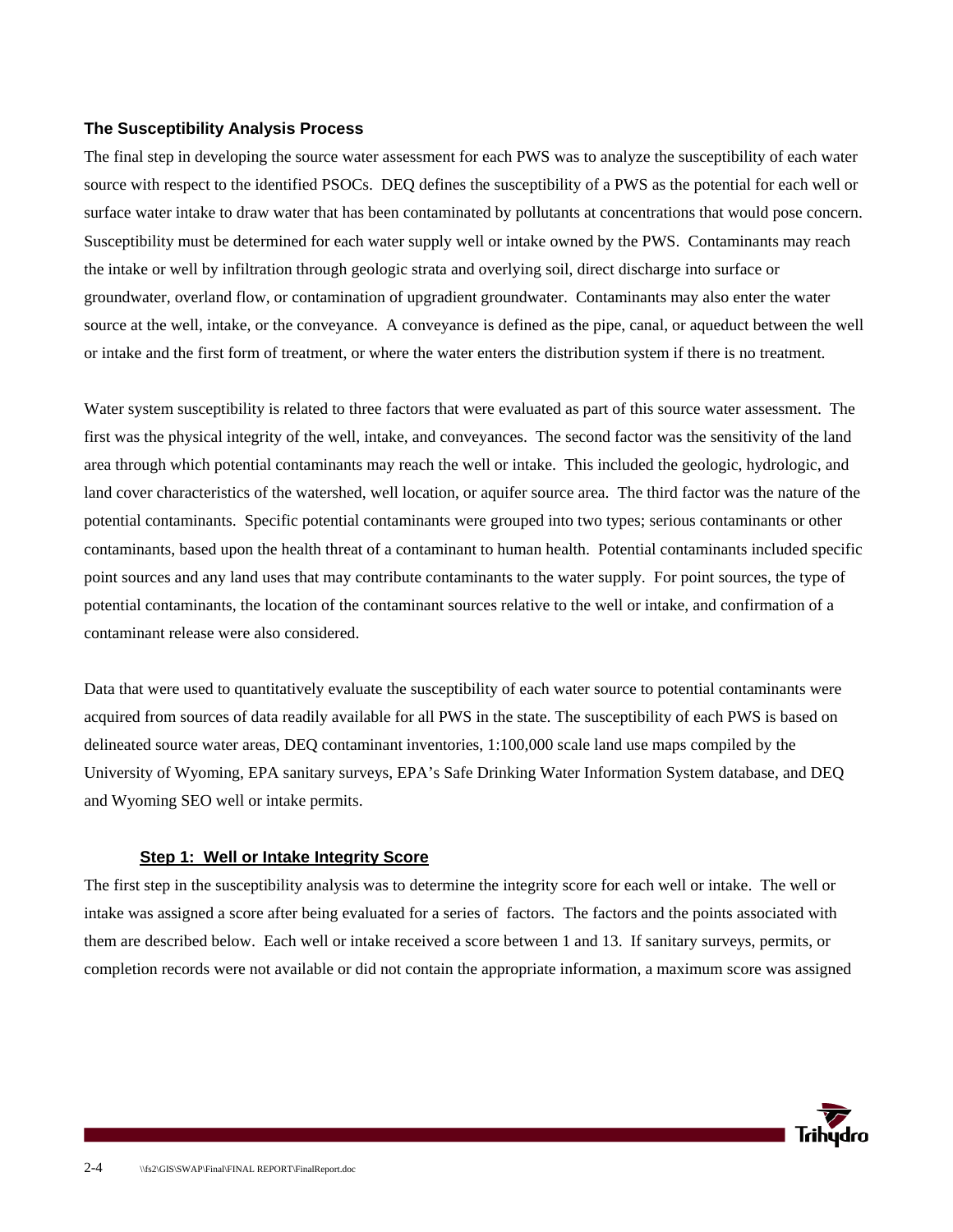for that particular factor as a default. Scores for each PWS water source are listed in the Well or Intake Integrity tables located at the back of each PWS assessment document.

If the well or intake was constructed prior to 1983, it was assigned 3 points, between 1983 and 1993, 2 points, and 1 point if constructed after 1993. The points assigned to completion dates reflect DEQ's confidence in the standards applied to the design, construction, and completion of wells and intakes at the time of construction. Conveyance structures were scored based on the length, the risk of damage, and the degree to which the transported water is exposed to contaminants. Short conveyances, less than 1 mile, received a score of 0 points, while conveyances greater than 1 mile received 1 point. Open conveyances and conveyances at risk to structural damage received 1 point.

Well integrity was also evaluated on the basis of four additional factors. The first and most critical of these was the presence of a surface seal that is in good condition. DEQ believes that the surface seal is a good indicator of the overall well condition. Wells that had a surface seal were assigned a score of 0 points and wells that did not have a surface seal were assigned a score of 5 points. The second factor was the presence of a good annular seal. However, this information is less easily obtained, so an assumption about the annular seal was made based on the presence of a surface seal. If a well had an annular seal it was assigned a score of 0 points, wells without an annular seal received 1 point. The third factor was the protection of the vicinity immediately around the wellhead from contaminant sources. This is usually accomplished by enclosing the wellhead in a well or pump house, or a fenced off area. If the wellhead was protected, the well received 0 points, but unprotected wells were assigned 1 point. The fourth factor is the protection of the wellhead from flooding. For instance, the ground around the wellhead should be sloped away from well to encourage water and any water-borne contaminants to move away from rather than towards the well. Wells that were considered protected from flooding were assigned 0 points, wells not protected were assigned 1 point.

The integrity of surface water systems was also evaluated based on three additional criteria. The first of these was the presence of a screen. A screen, or series of screens, will prevent debris from interfering with the water treatment process. The presence of a screen yielded 0 points, while intakes without a screen scored 3 points. Secondly, screens must be inspected and cleared of debris regularly to remain effective. Intakes that were not inspected regularly scored 2 points. Finally, access to the area immediately surrounding the screen location should be restricted. If the area around the intake was not protected, the intake scored an additional 2 points.

The integrity score measures the integrity of the overall well/intake from the completion data. This score consists of scoring from 1 through 13 for both wells and intake sources. The well completion date, risk of structure damage, and

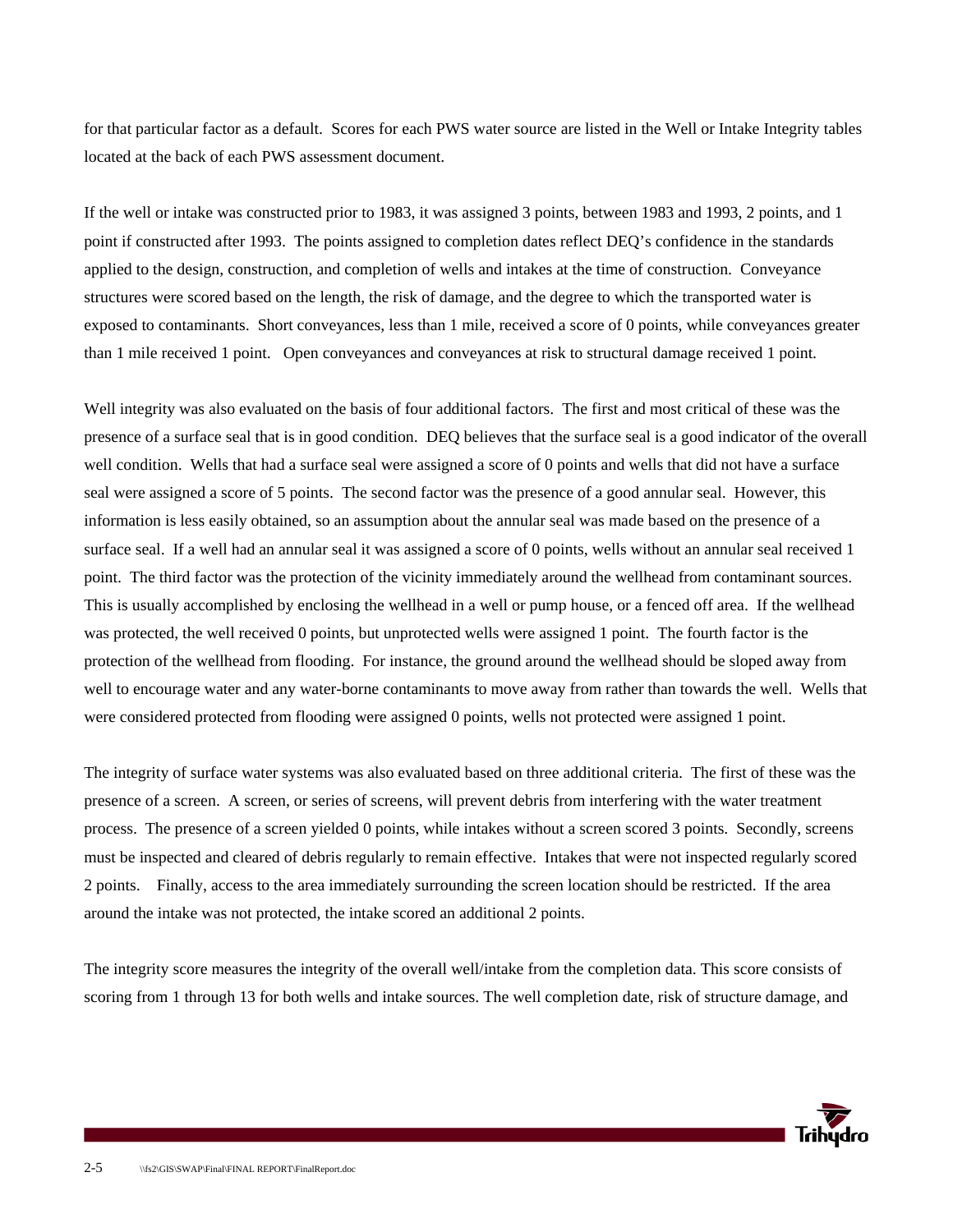conveyance length are scored on well and intakes. The rest of the well scoring is made up from presence of surface seal, wellhead protection, well susceptible to flooding, and the presence of an annular seal. The intake scoring takes into affect the presence of an intake screen, inspected regularly, area around intake restricted, and open/closed conveyance system.

#### **Step 2: Water Source Sensitivity**

The second step in the susceptibility analysis was to determine the well or intake sensitivity score on the basis of aquifer or watershed conditions and the confirmed detection of chemical contaminants in raw or treated water. Wells were assigned a score between one and ten. Intakes were assigned a score of five or ten. Scores for the PWS water source are listed in the Water Source Sensitivity scoring tables located in the back of each PWS assessment document.

The inherent sensitivity of the aquifer or watershed was combined with indicators of contamination observed within the last five years. If no information was available, the maximum score was assigned as a default for that particular scoring criterion. Documented chemical detections at a well or intake within the last 5 years scored an additional 5 points. A chemical detection indicates that a pathway exists for contaminants to enter the system.

DEQ assumed that all surface water systems were highly sensitive to contamination (default score of 5 points) due to the fact that streams, rivers, and open conveyances directly and rapidly convey released contaminants. A maximum total of 10 points was possible for surface water intakes.

For groundwater systems, Trihydro and Lidstone determined the sensitivity of each groundwater source based on the type of aquifer in which the wells were completed. Porous flow confined aquifers were considered to be the least vulnerable type. Shallow alluvial, fractured, karst, and some unconfined aquifers are more vulnerable to contamination from surface contaminant sources. To evaluate the sensitivity of unconfined aquifers throughout the state, Trihydro and Lidstone used a statewide map of uppermost aquifer sensitivity that was developed using depth to water, recharge and overlying soil characteristics, land slope, vadose zone characteristics, and other hydrogeologic characteristics. Aquifer sensitivity, based on the map, ranged from 1-5 points. Wells that were completed in fractured rock or limestone aquifers received a score of 5 points. Shallow wells completed in alluvium (less than 65 feet deep), could be under the influence of surface water, and received a score of 5 points. Confined aquifers under normal porous flow conditions received a score of 1 point. Groundwater source sensitivity scores ranged from 1 to 10 points.

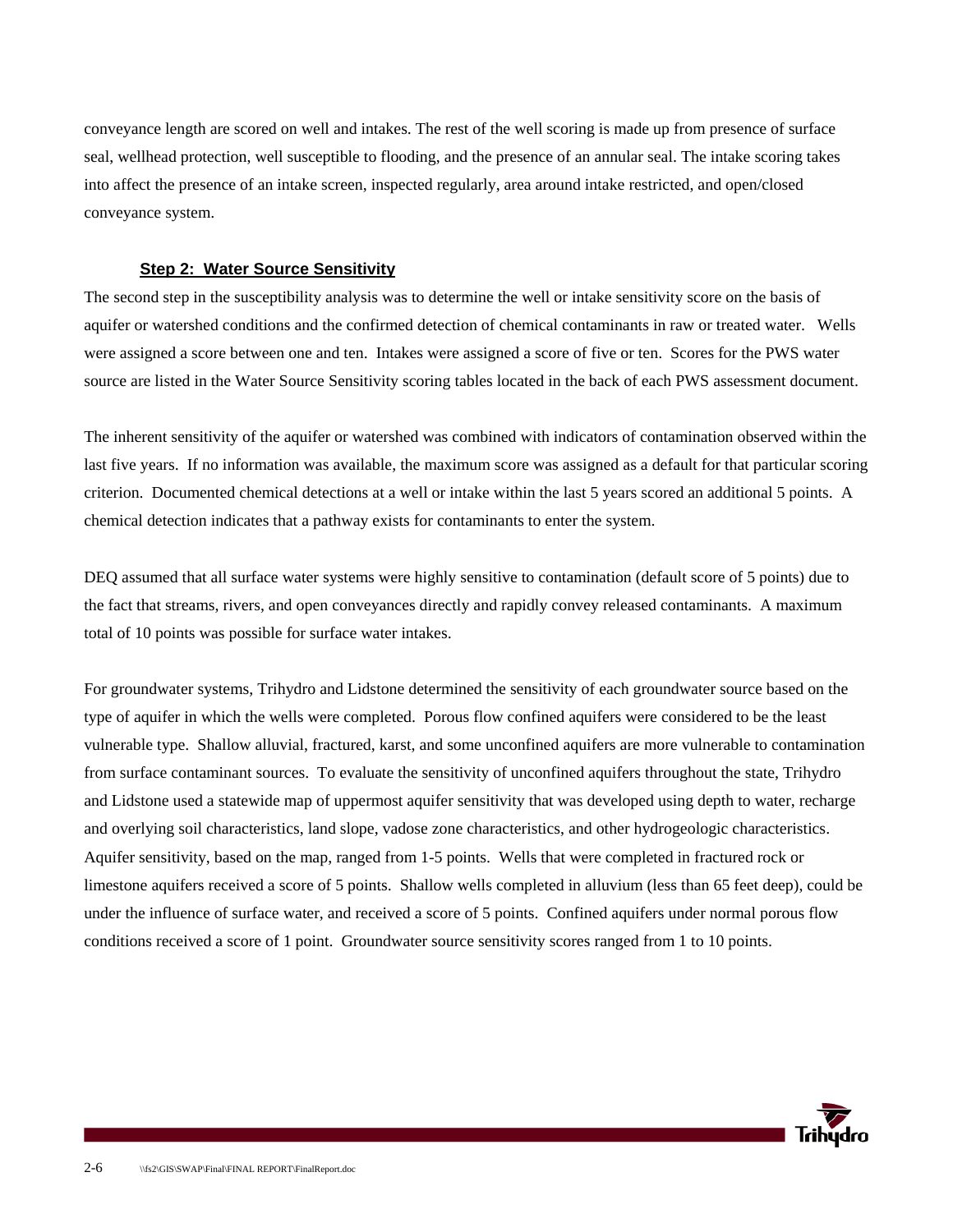The sensitivity score consists of two parameters, well/intake type and confirmed chemical detection within the last five years. Wells can score between 1 and 10, while the surface intakes are score between 5 and 10 points. Both sources score 5 points with a confirmed chemical detection. The wells are scored by type which include unconfined aquifer, shallow well, Karst-fracture flow, and confined aquifer. The unconfined aquifer scores are base off of the statewide aquifer sensitivity layer by using a point on polygon spatial join. All surface water intakes receive 5 points due to the high potential of susceptibility.

#### **Step 3: Well or Intake Rating**

A well or intake rating was developed from the integrity and sensitivity scores. A water source sensitivity score was determined by adding the well or intake integrity score to the water source sensitivity score. A well or intake rating of low, medium, or high was assigned based on the total number of points scored; low (2-8 points), medium (9-15 points), high (16-23 points). The rating for each well or intake was then combined with the contaminant ratings to determine the final susceptibility for each respective well or intake.

The well/intake rating is the combination of the integrity and sensitivity scores. The overall scores range from 2 to 23. Each well/intake is assigned low, medium, or high depending on the combined score. This rating is used to calculate the susceptibility rating for each contaminant found within the delineation areas.

The table below illustrates the decision rules used to categorize each system's Integrity and Susceptibility scores described in Step 3.

| <b>Well or Intake Rating Scoring</b>                |     |               |         |  |  |
|-----------------------------------------------------|-----|---------------|---------|--|--|
|                                                     | Low | <b>Medium</b> | High    |  |  |
| Combined Integrity and<br><b>Sensitivity Scores</b> | 2-8 | $9 - 15$      | $16-23$ |  |  |

#### **Step 4: Contaminant Rating**

The fourth step in the susceptibility analysis was to rate potential sources of contamination that were located within the contaminant inventory zones delineated for each well or intake. Three categories of contaminants were developed for this rating process: regulated point sources, non-point sources including land uses, and transportation corridor sources.

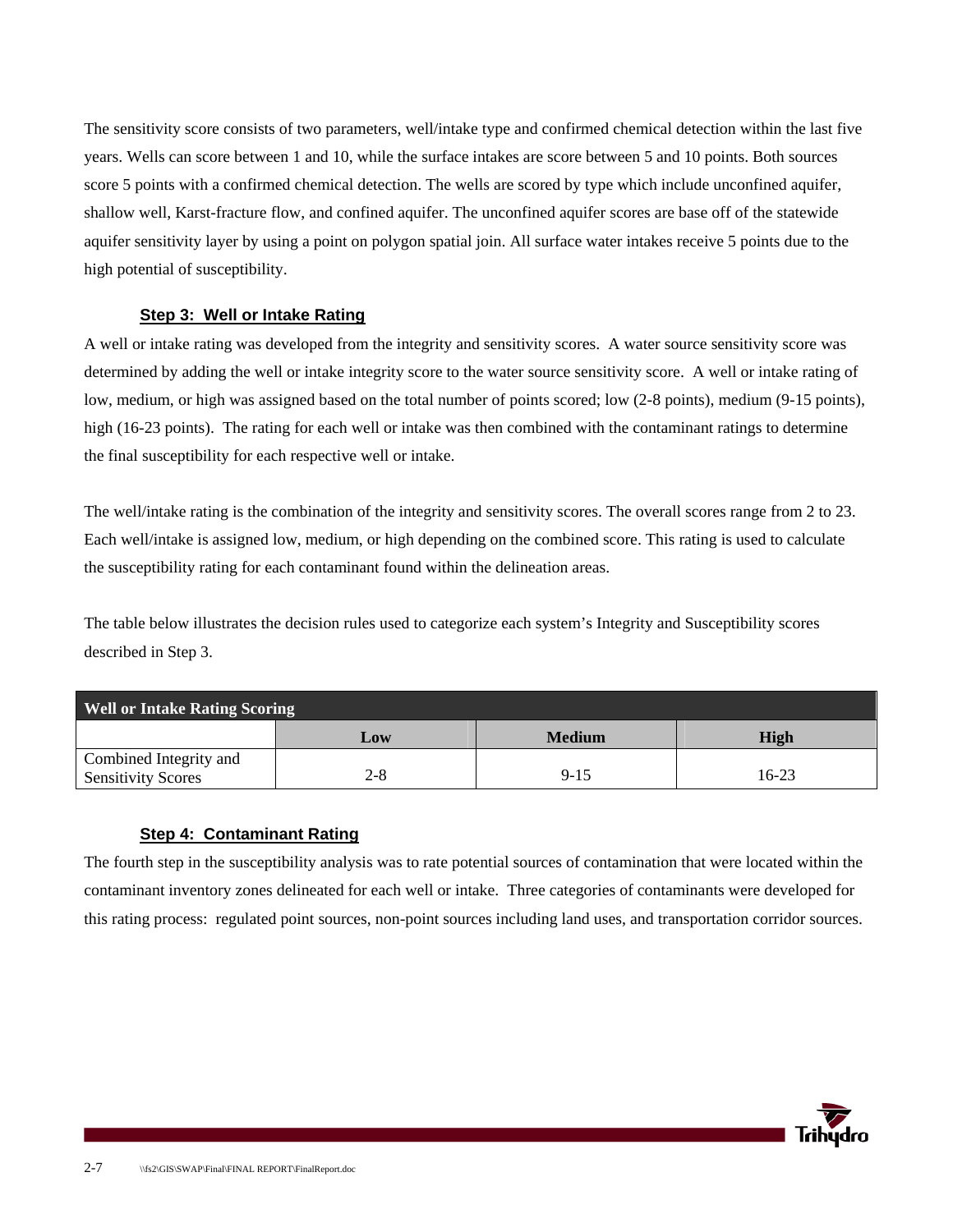Point sources were evaluated using the following three critical pieces of information: the contaminant type; the location of the potential source of contamination in relation to the well or intake; and the contaminant release status. For the purposes of the susceptibility analysis, contaminants have been grouped into the following two types on the basis of their DEQ facility or contaminant codes: 'Serious Contaminants' and 'Other Contaminants.' Microorganisms, nitrates/nitrites and carcinogens are considered 'Serious Contaminants,' while 'Other Contaminants' includes the remainder of the contaminants listed in the federal drinking water standards. Point sources identified in the contaminant inventory will have one or both types of potential contaminants. The most serious contaminant type present was assigned a contaminant rating. This process was completed for each point source identified in the contaminant source inventory.

The point source contaminants were also rated on the location of the potential source of contamination in relation to the well or intake (Zone 1, 2, or 3). The last factor in determining a contaminant rating is the contaminant release status. This factor is an indication of whether a potential source of contamination has released contaminants into the environment. Documented releases are typically found with potential sources of contamination like facilities with permitted discharges, groundwater pollution control sites, and leaking storage tanks.

All Serious or Other contaminants that were identified within Zone 1 and Zone 2, regardless of whether a documented release of those contaminants had occurred, were considered a high risk to the well or intake. A known release of a contaminant identified in Zone 3 was considered a medium risk to the well or intake. Contaminants identified in Zone 3 that were classified as a no known release, were considered a low risk to the well or intake.

All point source PSOCs are shown on the source water area delineation map(s). The General Point Source Contaminant Rating Matrix located in the general tables section at the back of this document, shows how the point source PSOCs were rated. The point source PSOCs that are located within the contaminant inventory zones are tabulated in the Point Source Susceptibility Table along with these final contaminant ratings, also located at the back of this document. For further details on any of these sources of contamination, refer to Section 3.0 of this document or contact the appropriate agency listed in Appendix 1.

Non-point sources of contamination were evaluated on the basis of the percentage of land use in the source water area for various activities. The General Land Use Rating Matrix is located in the general tables section of this document. For groundwater systems with modeled, calculated fixed radius (CFR) delineations, and delineations that were hydrogeologically mapped, the percentage of land use in Zones 1, 2, and 3 was evaluated. For all other delineations,

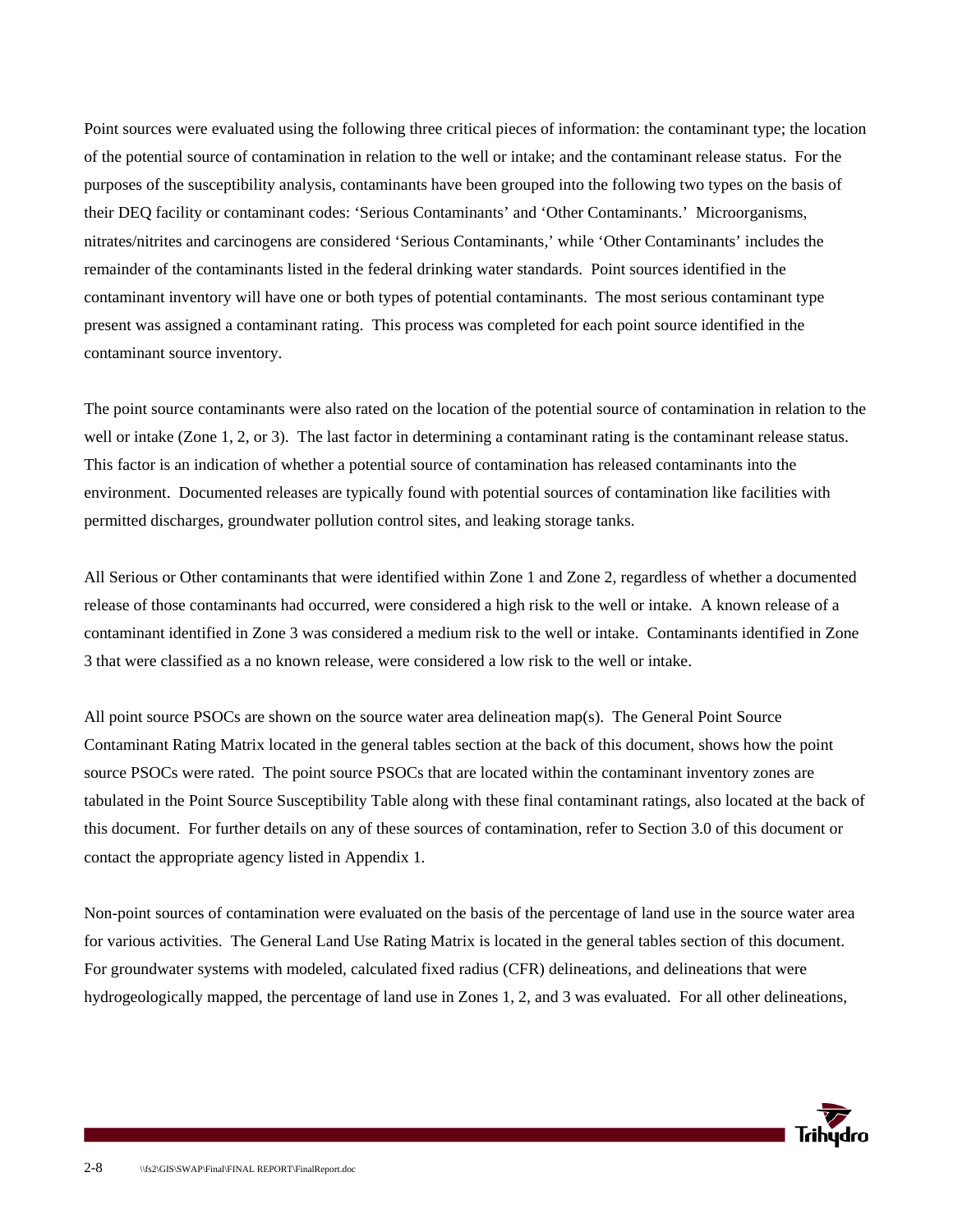including surface water watersheds, groundwater under the influence of surface water, and area-wide aquifer delineations, only Zones 1 and 2 were evaluated. The percent land use, the land use contaminant rating, and the land use susceptibility ratings for each well/intake are also shown in the Land Use Susceptibility Table, located at the back of each PWS assessment document.

The transportation corridor contaminant ratings were determined by counting the number of each transportation corridor contaminant type within each contaminant inventory zone. The General Transportation Corridor Contaminant Rating Matrix shows how the transportation corridor contaminants were rated and is located later in this section. The transportation corridor contaminant rating and the transportation corridor contaminant susceptibility ratings are shown in the Transportation Corridor Susceptibility Table located at the back of each PWS assessment document.

There were three types of contaminants that were considered potential threats to the well or intake. The non-point sources consisted of the land use within the delineation. The point sources were known point locations of contaminant features, such as underground storage tanks or sewer discharge areas. The corridor sources included all railroads, pipelines, state highways and interstate highways that pass through the delineations.

A final susceptibility rating was determined for each type of contaminant by comparing the contaminant rating with the well or intake rating, using the decision matrix below. A final susceptiblity rating was determined for each type of potential contaminant, land use, point source, and transportation corridor.

| <b>General Susceptibility Rating Matrix</b> |               |                                  |               |        |
|---------------------------------------------|---------------|----------------------------------|---------------|--------|
|                                             |               | <b>Contaminant Rating Matrix</b> |               |        |
|                                             |               | High                             | <b>Medium</b> | Low    |
|                                             | High          | High                             | High          | Medium |
| Well or Intake<br>Integrity Rating          | <b>Medium</b> | High                             | Medium        | Low    |
|                                             | Low           | Medium                           | Low           | Low    |

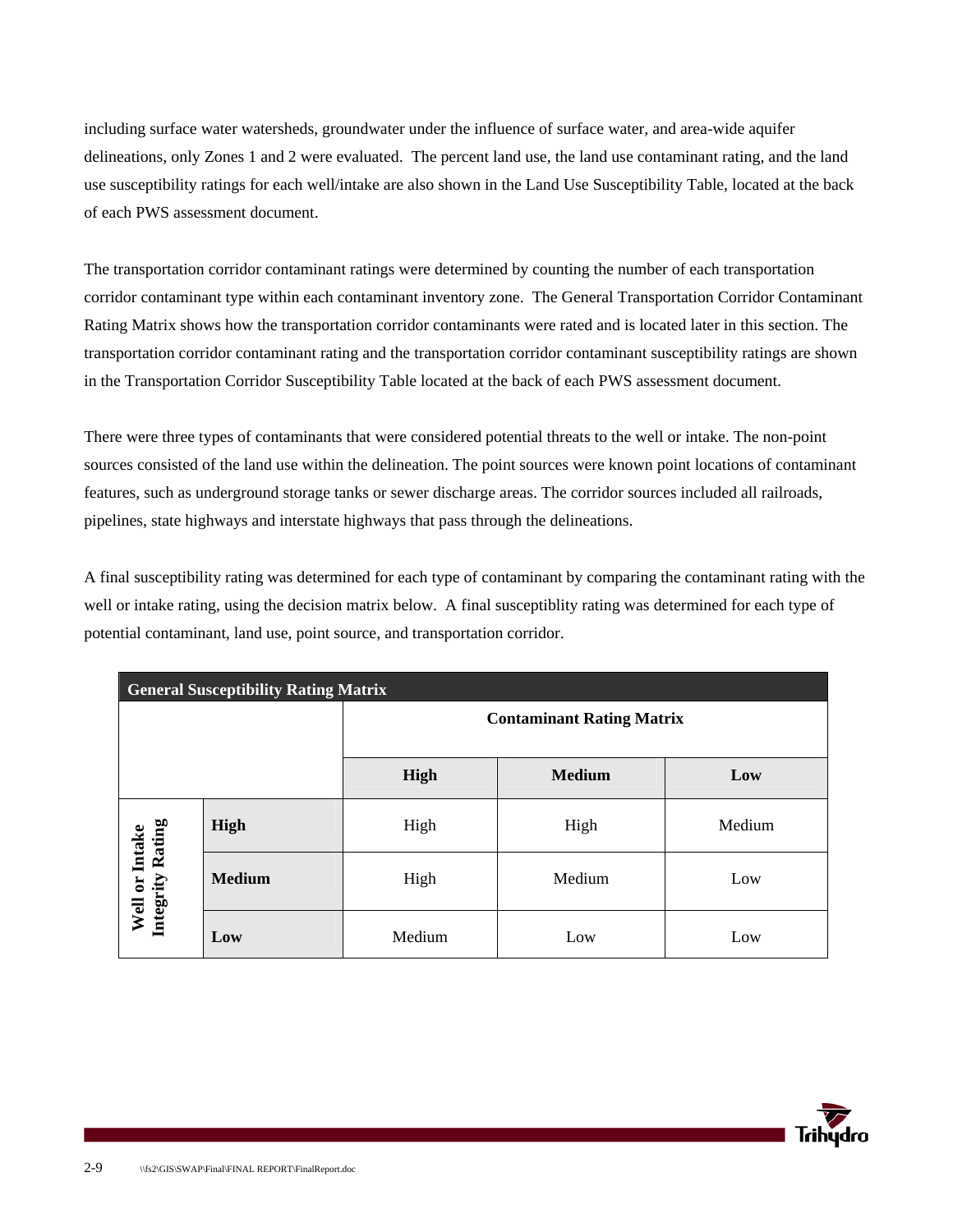#### **Non-point (Land Use)**

The non-point sources of contaminations were selected by overlaying and clipping each of the delineation zones (1, 2, and 3) with the statewide land use layer. Percentages were calculated on each type of land use within the given delineation and scored with a low, medium, or high. The susceptibility rating was calculated using the well/intake rating with the contaminant rating.

The decision matrix below illustrates how each land use type received a contaminant rating based on the percentage of land usage that corresponded to each contaminant inventory zone.

| <b>General Land Use Rating Matrix</b> |                                    |         |               |         |  |
|---------------------------------------|------------------------------------|---------|---------------|---------|--|
|                                       | <b>Land Use Contaminant Rating</b> |         |               |         |  |
|                                       |                                    | Low     | <b>Medium</b> | High    |  |
|                                       | <b>Urban</b>                       | $< 5\%$ | $5 - 10%$     | $>10\%$ |  |
|                                       | <b>Irrigated</b>                   | $<$ 20% | 20-40%        | $>40\%$ |  |
| $%$ Land Use                          | Non-irrigated<br><b>Cropland</b>   | $<$ 40% | 40-80%        | $>80\%$ |  |
|                                       | <b>Forested Land</b>               | $<$ 20% | 20-40%        | $>40\%$ |  |

### **Point (PSOC – Potential Source of Contamination)**

The PSOCs were selected by overlaying and clipping each of the delineation zones (1, 2, and 3) with the PSOC – Points layer. Each PSOC point within the delineation was scored by the type, either serious or other and if a known release occurred. The susceptibility rating was calculated using the well/intake rating with the contaminant rating.

The point source contaminant susceptibility rating was determined for each well or intake using the decision matrix below. The well/intake rating was compared with the point source contaminant rating for each contaminant inventory zone to produce each susceptibility rating.

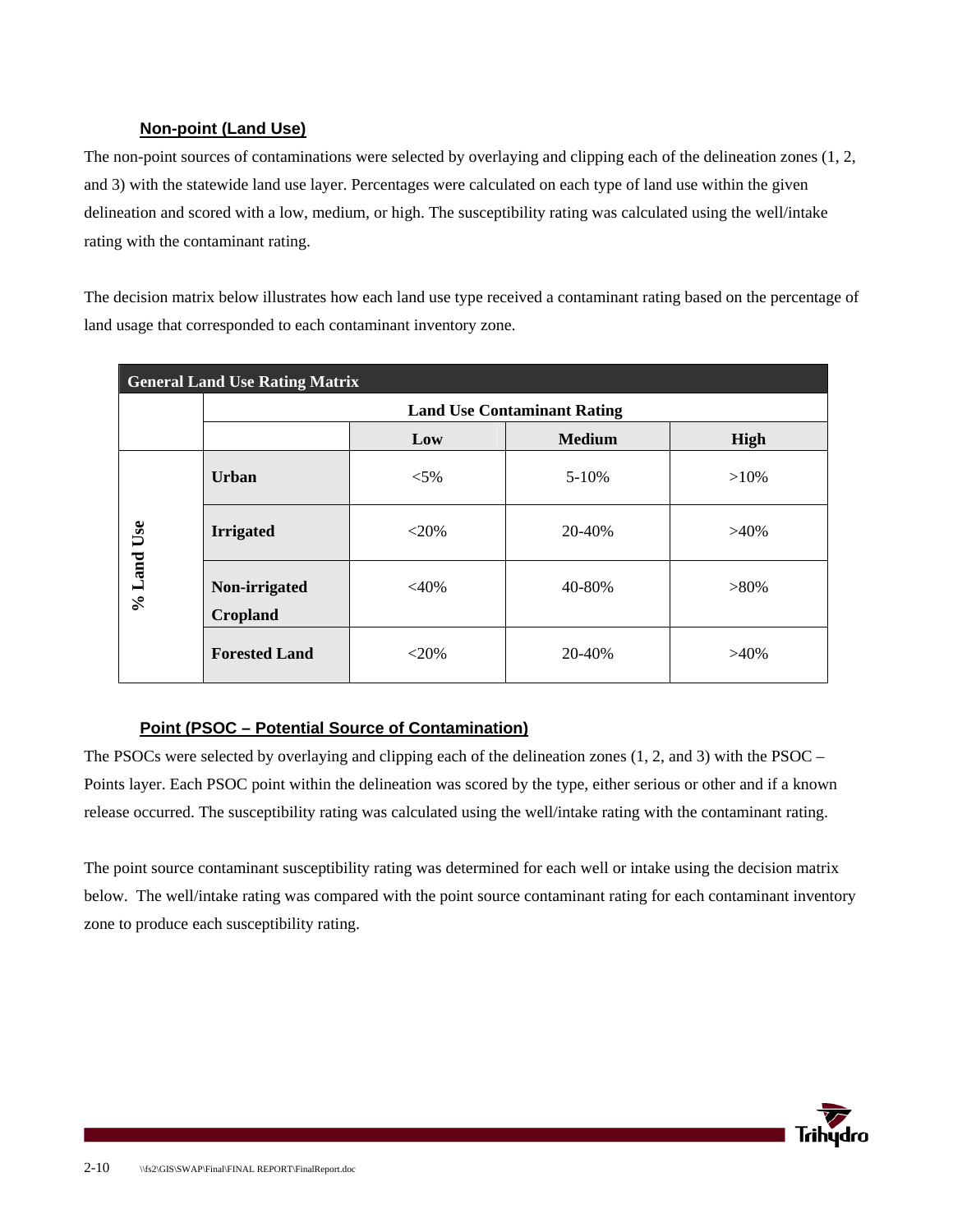| <b>General Point Source - Contaminant Matrix</b>                                               |                  |                     |                  |                     |                  |                     |
|------------------------------------------------------------------------------------------------|------------------|---------------------|------------------|---------------------|------------------|---------------------|
|                                                                                                | Zone 1           |                     | Zone 2           |                     | Zone 3           |                     |
|                                                                                                | Known<br>Release | No Known<br>Release | Known<br>Release | No Known<br>Release | Known<br>Release | No Known<br>Release |
| Serious Contaminants<br>Microorganisms,<br>nitrates/mitrites.<br>carcinogens                   | High             | High                | High             | High                | Medium           | Low                 |
| <b>Other Contaminants</b><br>Remaining primary<br>and secondary drinking<br>water contaminants | High             | High                | High             | Medium              | Medium           | Low                 |

### **Transportation Corridors (Linear PSOCs)**

The corridor PSOCs were selected by overlaying and clipping each of the delineation zones (1, 2, and 3) with the PSOC – Lines Layer. Each corridor feature that selected was counted and scored depending on the given delineation used. The susceptibility rating was calculated using the well/intake rating with the contaminant rating.

The transporation corridor susceptibility rating was determined for each well or intake using the decision matrix below. The ratings for each zone were determined regardless of the length that each pipeline, railroad line, or highway intersected each contaminant inventory zone.

| <b>General Transportation Corridor – Contaminant Rating Matrix</b> |                                      |                                   |      |     |  |
|--------------------------------------------------------------------|--------------------------------------|-----------------------------------|------|-----|--|
|                                                                    |                                      | <b>Contaminant Inventory Zone</b> |      |     |  |
|                                                                    |                                      | Zone 1<br>Zone 2                  |      |     |  |
|                                                                    | <b>Pipeline</b>                      | <b>High</b>                       | High | Low |  |
|                                                                    | <b>Railroads</b>                     | High                              | High | Low |  |
| Transportation Corridor<br>Rating                                  | <b>State Highways</b>                | High                              | High | Low |  |
|                                                                    | <b>Interstate</b><br><b>Highways</b> | High                              | High | Low |  |

Final susceptibility ratings were obtained by the general land use rating, general point source rating, and general transportation corridor ratings that were compared to each well or intake rating matrix as shown on page 2-11. As a

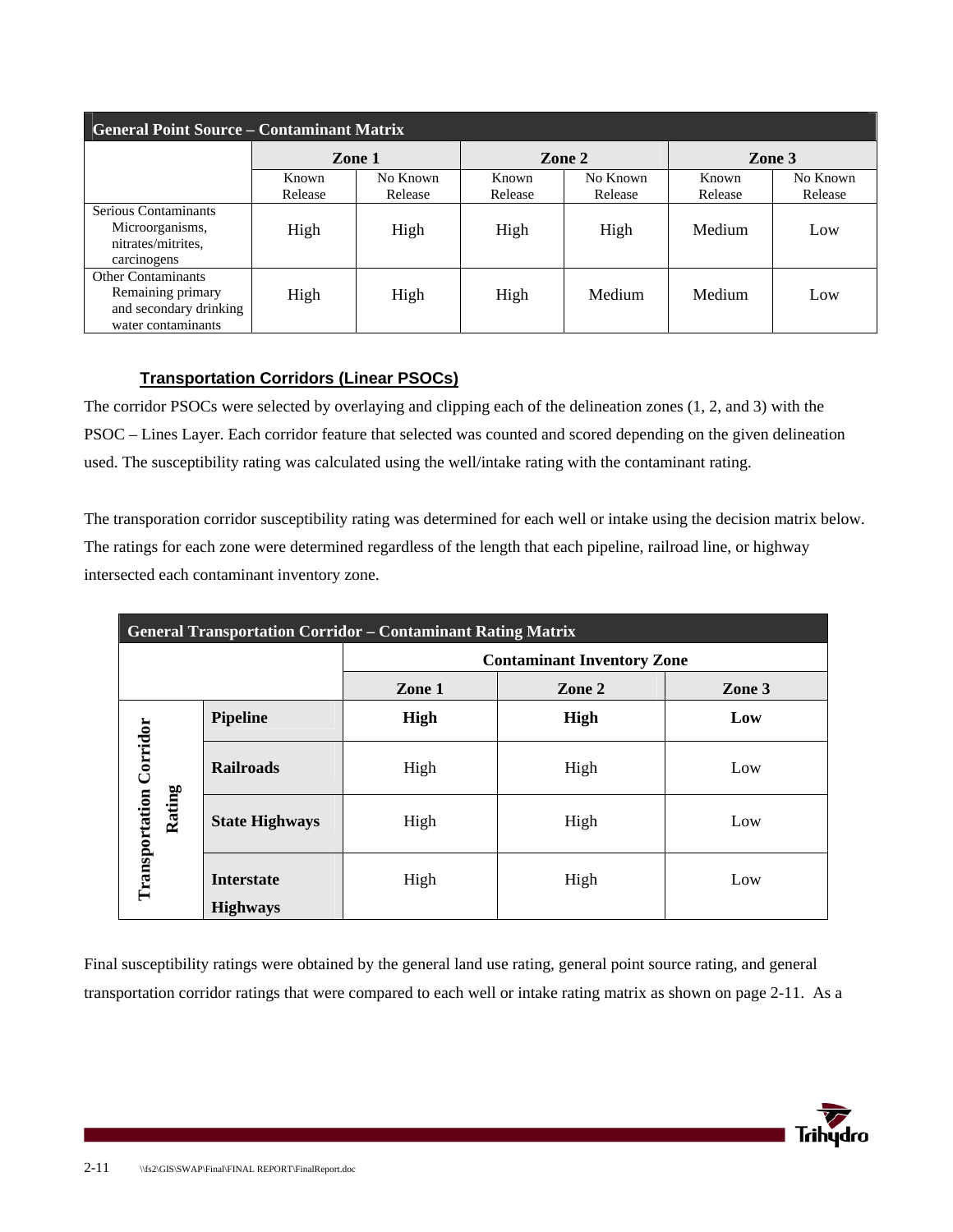result, each well or intake had three final susceptibility ratings (land use, point wource, transportation corridor). The scoring followed this format to provide specific ratings for each well or intake.

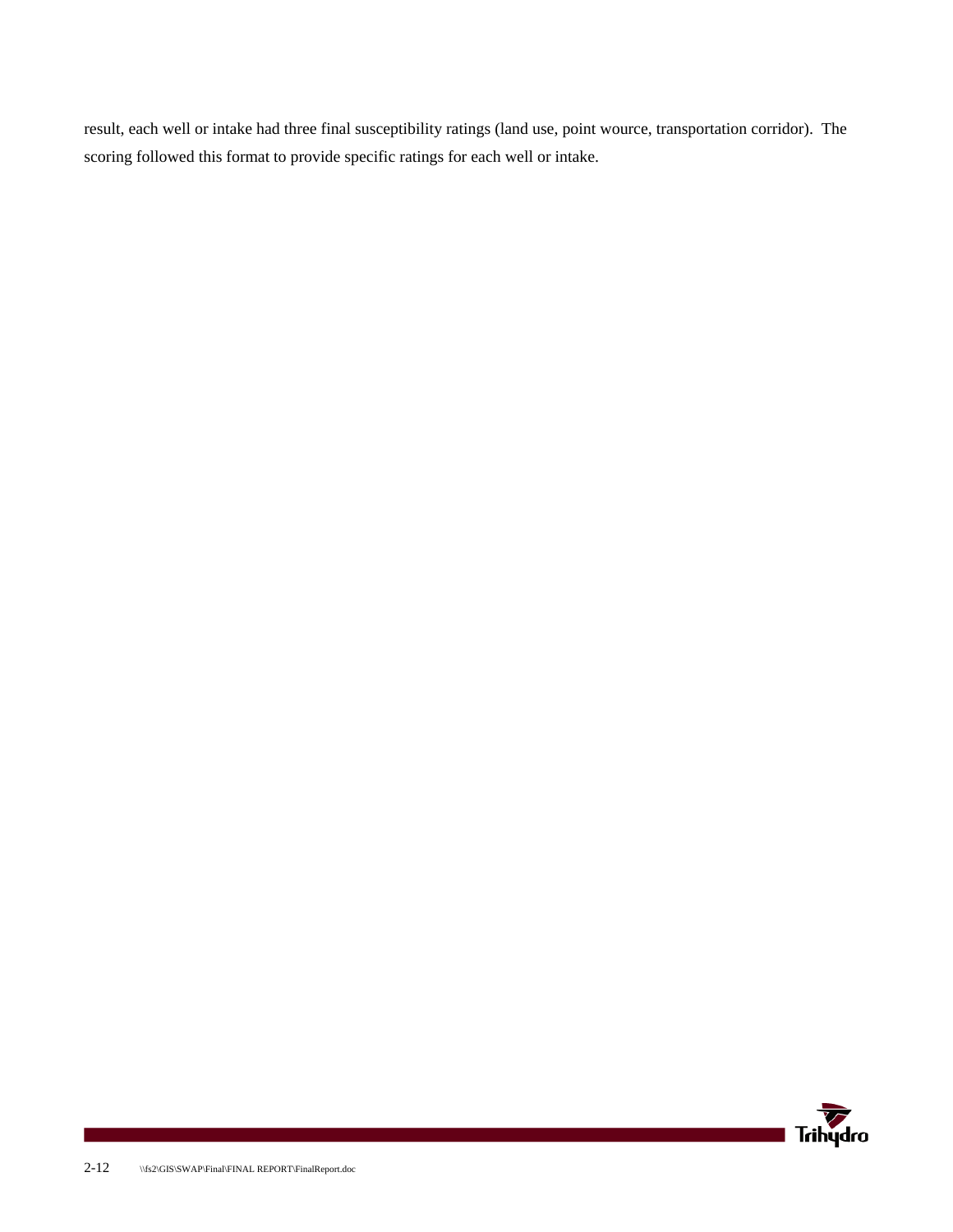## **3.0 SOURCES OF DATA**

Sources of information described in this section ranged from crude spreadsheets to fully attributed GIS data. The data types and sources discussed in this section are organized by the same assessment process outlined in Section 2.0.

#### **Development of a Comprehensive PWS Database**

Creating a complete and accurate GIS dataset of PWS intakes required the combination of multiple data sources. These data sources and their uses are described in detail below.

à SWAP Apps

DEQ/WQD's primary tracking database for Public Water Supplies is commonly referred to as the SWAP Apps database. This database contains key information such as PWS Name, contact name and address, SWAP status, water supply source, and the number of intakes. In a separate table, the database includes such critical information as well locations and well use information. Because this database contained every PWS in the state and if each had signed up for the voluntary SWAP program, the database served as the core database onto which many other tables were appended.

à UW GPS Files

DEQ contracted with the Wyoming Water Resources Center in 1996 and then later with the University of Wyoming Spatial Data and Visualization Center in 1999 to improve the known spatial coordinates for each community PWS in Wyoming using mapping-grade GPS equipment. The resulting file has latitude/longitude WGS84 coordinates for 1168 intakes across the State. This GIS dataset provided the primary spatial location for each of the intakes used in the SWAP project. All errors and omissions identified in this dataset were corrected using information from SDWIS, sanitary surveys, and PWS operator comments.

à WRDS

The University of Wyoming's Water Resources Data System maintained an Internet-accessible PWS database through 1999. This database contained much of the same information as the SWAP Apps table as well as some additional geologic and well completion information. Once Internet-based access to this database was disabled following the September 11, 2001 terrorist attacks in New York, the up to date status of certain portions of the information deteriorated. The project team utilized this series of tables to provide non-date sensitive well completion data such as casing material, confining layers, and known aquifer.

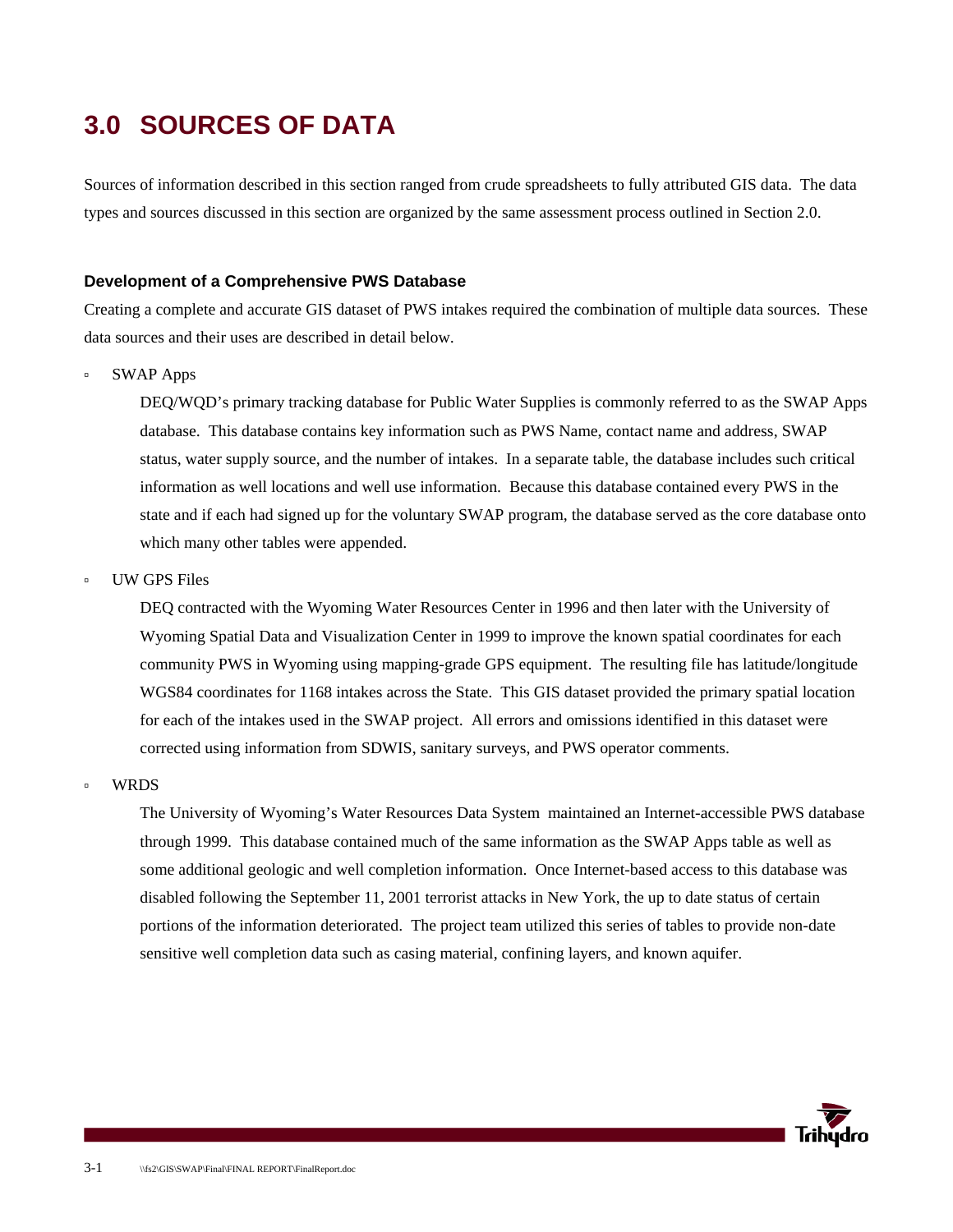à State Engineer's Office Well Database

The Wyoming State Engineer's Office (SEO) provided a copy of their well permit database for the project. This database contained valuable information about depth to main water bearing zone, well yield, and static water depth. This data was linked into the main PWS database when the SEO well permit number for a PWS well could be determined.

à WSGS Non-Community Wellhead Delineations

The Wyoming State Geological Survey (WSGS) Hazards Division in the late 1990s produced wellhead delineations for approximately 602 non-community public water supplies. As a part of this process WSGS created a database documenting each of their assumptions regarding the geology and well conditions for each of the wells as well as their resulting CFR (calculated fixed radius) distances. This database provided unique information for some PWSs about assumed aquifer of interest and formation porosity. These assumptions proved valuable in revisiting the 172 non-community PWSs that had signed up for this project. In each case the project team reviewed geologic, hydrologic, and resulting delineation information from each of the systems.

#### **Delineation Process**

To produce the actual source water delineations for the 389 public water supplies that have signed up for Wyoming's SWAP program a significant number of data sources were utilized in addition to the primary PWS data sources identified earlier. Specifically these additional sources served to supplement the tabular data compiled earlier and aid in the mapping of each delineation.

à Sanitary Surveys

Conducting a Sanitary Survey is required at least once per 5 years for each public water supply. A sanitary survey is a thorough on-site review of PWS facilities, operation, maintenance, and management. The result is a report that details not only water quality issues for a system, but also background and infrastructure information that can prove useful in creating delineations. Sanitary Surveys often have lat/long coordinates for each well or intake, system design information, and specific data on chemical detections. These surveys were used primarily to supplement missing data in the final database and to confirm intake locations and system design. Later the surveys provided valuable information for writing individual susceptibility analysis descriptions.

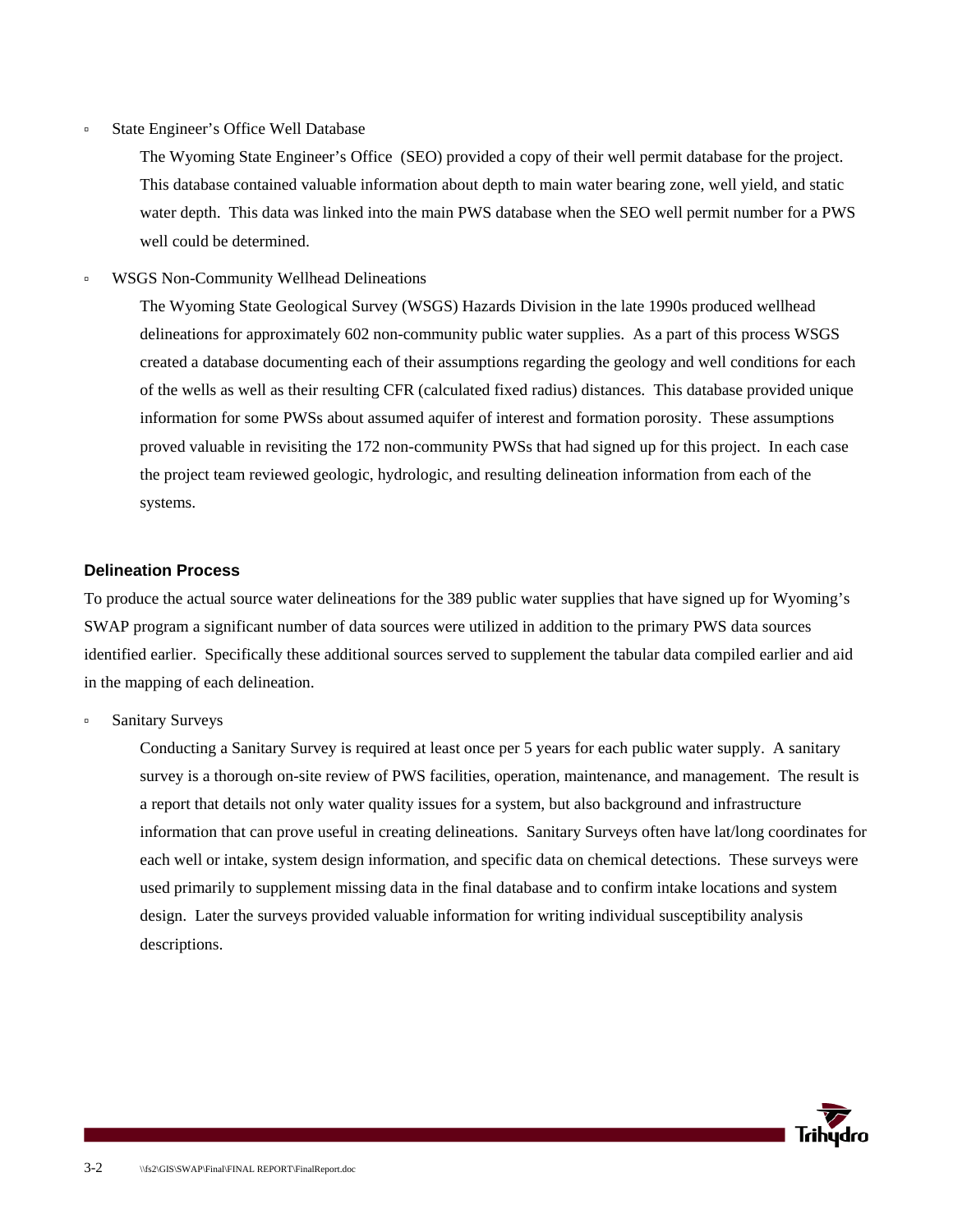#### à USGS Digital Raster Graphic (DRG) quadrangles

As a background for the delineation maps, the project team used digital scanned images of USGS quadranges at 1:24,000 through 1:250,000 scale. The use of USGS Quadrangles as a background is common in the cartographic field because they contain universally accepted depictions of roads, cities, hydrography, topography, and cultural features. These digital images, obtained through the Wyoming State Department of Administration and Information, contain photo-revised information through approximately 1983. The lone PWS that used an aerial photo as a background image was the Town of Wright which was established in the 1970s and is not shown on the digital USGS quadrangle.

à Bedrock Geology

A GIS version of the 1:500,000-scale bedrock map *Geology of Wyoming* by J.D. Love and Ann Christensen was used to determine approximate formation boundaries and outcrops in some of the delineations. Full metadata for this layer is included in Appendix 2.

#### **Potential Contaminant Inventory**

Conducting the contaminant inventory described in Section 2.0 required the acquisition of data from multiple agencies and government programs. While any site can pose a risk to public water supplies if chemicals are managed carelessly, only data from government-permitted sites are commonly available statewide in a uniform format. For this project many sources of data were identified and reviewed. In several instances, sources of information were not used because the data they contained was duplicative and a more complete and accurate source was available elsewhere. In several cases, even though data from permitted facilities from several of the state departments had been converted to GIS format previously, they contained data of questionable accuracy and updating. The data would have been too labor intensive and time consuming to clean. These data layers were not used other than to supplement or verify the accuracy of PSOC datasets developed for this project. Primary data sources for this project listed by PSOC type were:

à Superfund

GIS data for Superfund (CERCLA) sites was obtained from USEPA Region VIII. The data identified three sites in the State and the point locations were spatially accurate within each site boundary. Each of these sites contained significant hydrocarbons and other carcinogens. Full metadata from EPA is available in Appendix 2.

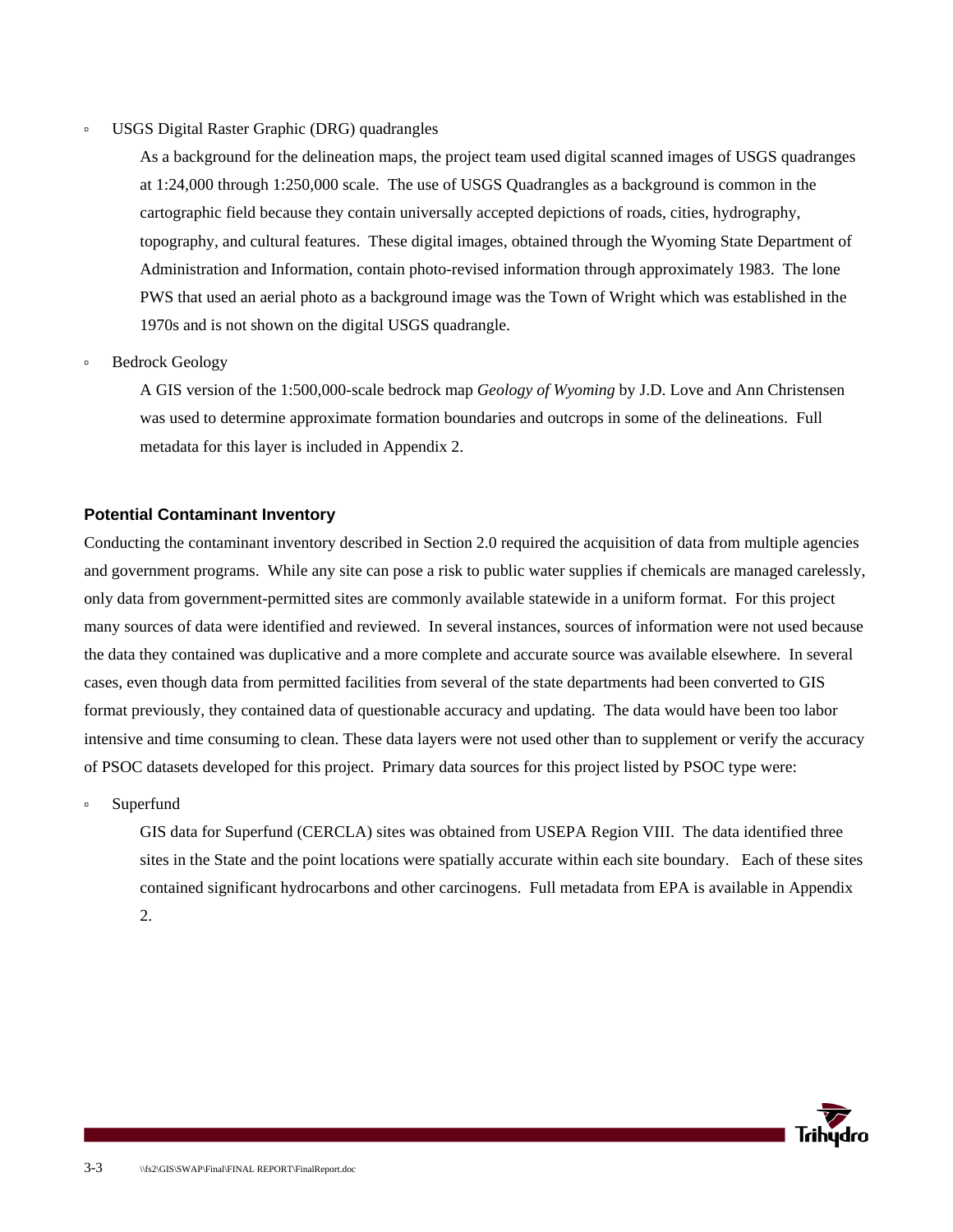#### à Confined Animal Feeding Operations

Source data for confined feeding operations in Wyoming was obtained from two programs within the DEQ/WQD. The Confined Animal Feeding Operation program (a part of WDEQ's NPDES program) has permitted 9 sites in the state that do not discharge liquid waste. These sites were added to the PSOC dataset based on Township, Range, and Section information using an automated routine which places the site location in the center of the designated section. In cases where the exact location was known the GIS point was manually moved based on the USGS DOQQ aerial photos. Additional confined animal feeding sites were added due to their NPDES (wastewater discharge) permits. These are more fully described in the Wastewater Discharge section. Generally, confined animal feeding sites are considered serious risks to water supplies due to the high concentrations of nitrates and bacterial organisms associated with animal wastes.

#### à Groundwater Contamination

Sites with documented groundwater contamination are tracked in DEQ/WQD Groundwater Program's GPC (Groundwater Pollution Control) database. Sites were placed in the GIS from this database using either Lat/Long coordinates (45 sites) or Public Land Survey information (210 sites). Twenty nine sites were not added to the GIS due to significant errors or omissions in the source locational information. Contaminant risk information was identified in the source database for many of the sites but not for all. The sites with this information were rated based on a comparison with EPA Safe Drinking Water categories. When a contaminant of interest was not identified for a GPC site, a "Serious" rating was assumed.

à Storage Tanks and Underground Storage Tanks

DEQ/WQD's Storage Tank Program provided information on 10,277 permitted storage tanks in Wyoming. Of these, 7,851 were successfully located using a combination of street addresses (7,692) and Public Land Survey descriptions (159). The 2,426 tanks not located were due primarily to non-existent Public Land Survey System (PLSS) coordinates and poorly described addresses. Tanks were then categorized by status (aboveground vs buried), integrity (the presence of leaks) and whether they have been removed. Tanks that have been removed were maintained in the database due to the potential of groundwater pollution from contaminated soils that may still exist around the excavated area. Accuracy of these points suffered dramatically where descriptive addresses on Wyoming's rural highways were used. Locations in urban areas however were typically within 150ft of their actual location.

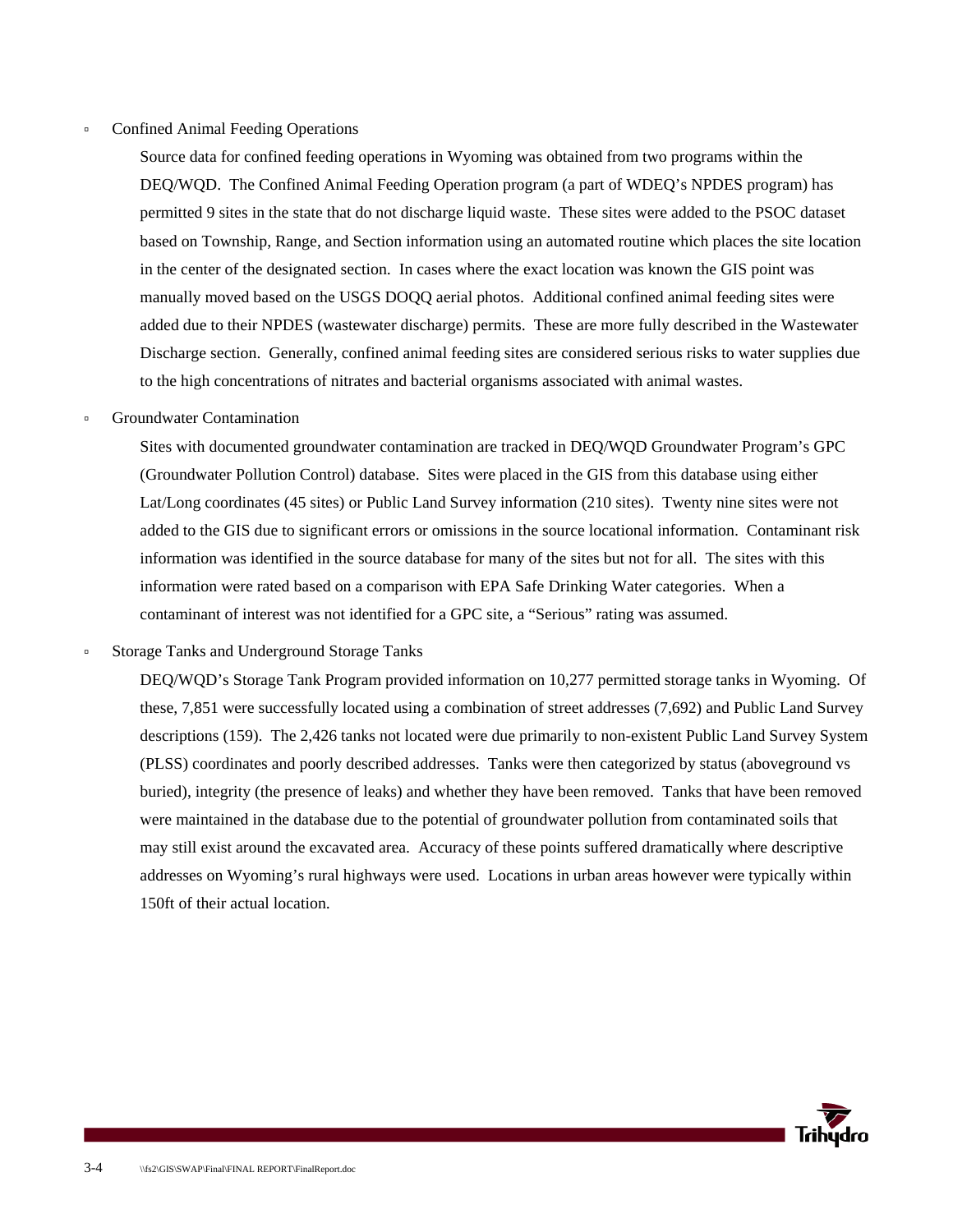#### à Mine Permits

The Wyoming Dept. of Revenue in cooperation with DEQ/LQD maintains a GIS layer of active mine permits. This layer depicts these permits as polygonal features but spatial accuracy remains unknown. These polygons were used with no changes to the locational data.

à Wastewater Discharge

The NPDES (National Pollution Discharge Elimination System) Permitting Program within DEQ/WQD maintains a detailed database. This database contains permits for any facility discharging used fluids to the waters of the State. For the purposes of this project temporary construction permits and inactive permits were excluded. Locational data in the source database ranged from detailed Lat/Long coordinates, to PLSS Coordinates, to addresses. Significant problems were encountered with the General NPDES permits as they often had multiple PLSS descriptions extending beyond 20 miles in length. Approximately, 24,976 wastewater discharge sites were identified as applicable for this project of which two thirds are associated with coal bed methane production.

à Oil and Gas Wells

Oil and Gas Well data were acquired from the Wyoming Oil and Gas Conservation Commission http://wogcc.state.wy.us. Permits having little or no potential for water supply risk such as those that have been expired or which were abandoned dry holes, were excluded. All Oil and Gas wells were considered to have "Serious" potential health risks.

à Pipelines – USDOT

GIS data for pipelines was provided by the U.S. Dept. of Transportation. This detailed and very accurate GIS layer showed active pipelines, pipeline ownership, and content (gas or fluid) throughout the state. The locations of these pipelines were determined to be politically "sensitive" by the U.S. DOT and this information was not made available to the PWSs. However, the pipelines were shown on the delineation maps.

à Roads & Railroads

GIS data for Roads and Railroads was obtained from US Bureau of the Census TIGER files. Based on a source scale of 1:100,000, this dataset includes lines ranging from Interstate highways down to 4WD trails. For the purposes of this project only roads that had potential for interstate transport of contaminants were included. These included Interstate Highways and Primary US Highways. All railroads were assumed to have the potential for the transportation of potentially hazardous substances.

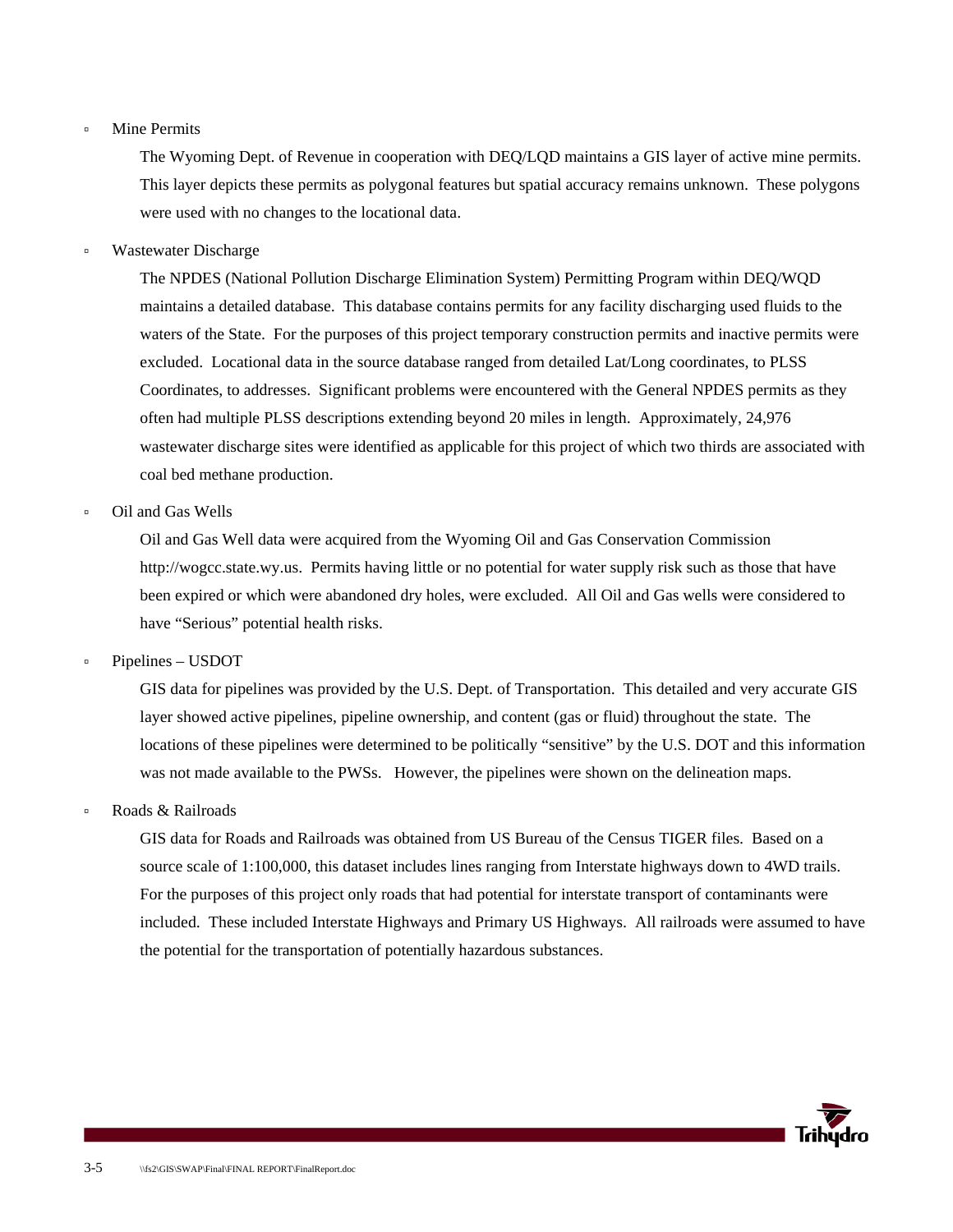#### à SHWD

The DEQ Solid and Hazardous Waste Division (SHWD) provided data for sites that treat, store, or dispose of solid wastes. Locations in the source database are stored in at least one of three forms: Lat/Long, PLSS, or street address. Lat/Long values were used by the GIS when possible as they were assumed to be the most accurate. Only 9 sites had valid Lat/Long values. Street addresses were then used to locate urban sites. Using an automated routine (ESRI's Streetmap) to create points from addresses and a GIS layer of roads, 1,571 points were created. Finally an additional 79 sites were located using PLSS descriptions. Once combined, the sites were categorized by type and contaminant risk level.

à Injection Wells

Injection wells are defined as any facility where "injection" of "fluid" into the subsurface occurs. An "injection" is the emplacement of "fluids" regardless of whether the injection requires the application of pressure or not, and a fluid is defined as any liquid, gas or semisolid which can be made to flow. Examples include deep disposal wells that inject below the deepest aquifer (Class I), mineral recovery wells (Class III), and shallow disposal facilities such as large leachfields and automotive service station floor drains (Class V). The source information included descriptive street addresses, PLSS locations, and GIS information. Urban street addresses were prioritized and processed using an automated GIS routine to locate the sites. PLSS coordinates and GIS points were then used to populate the remaining dataset. Sites were then categorized by type of contaminant being injected and rated for contaminant risk.

à VRP

Wyoming's Voluntary Remediation Program (VRP) was created in 2000 as a mechanism where landowners could reach decisions about required remedial activities and utilize contaminated sites in a productive manner. Sites in the program range from former refineries to lumber yards. Thirty five sites were added to the GIS based on street address or PLSS description.

Digital Aerial Photography

USGS Digital Orthophoto Quarter Quadrangles (DOQQ) are a group of statewide digital images based upon 1994 grayscale aerial photos. They are considered to be approximately 1:12,000-scale data and were originally flown in the summers of 1992, 1993, and 1994. The project used these images often to verify and correct the locations of PSOCs.

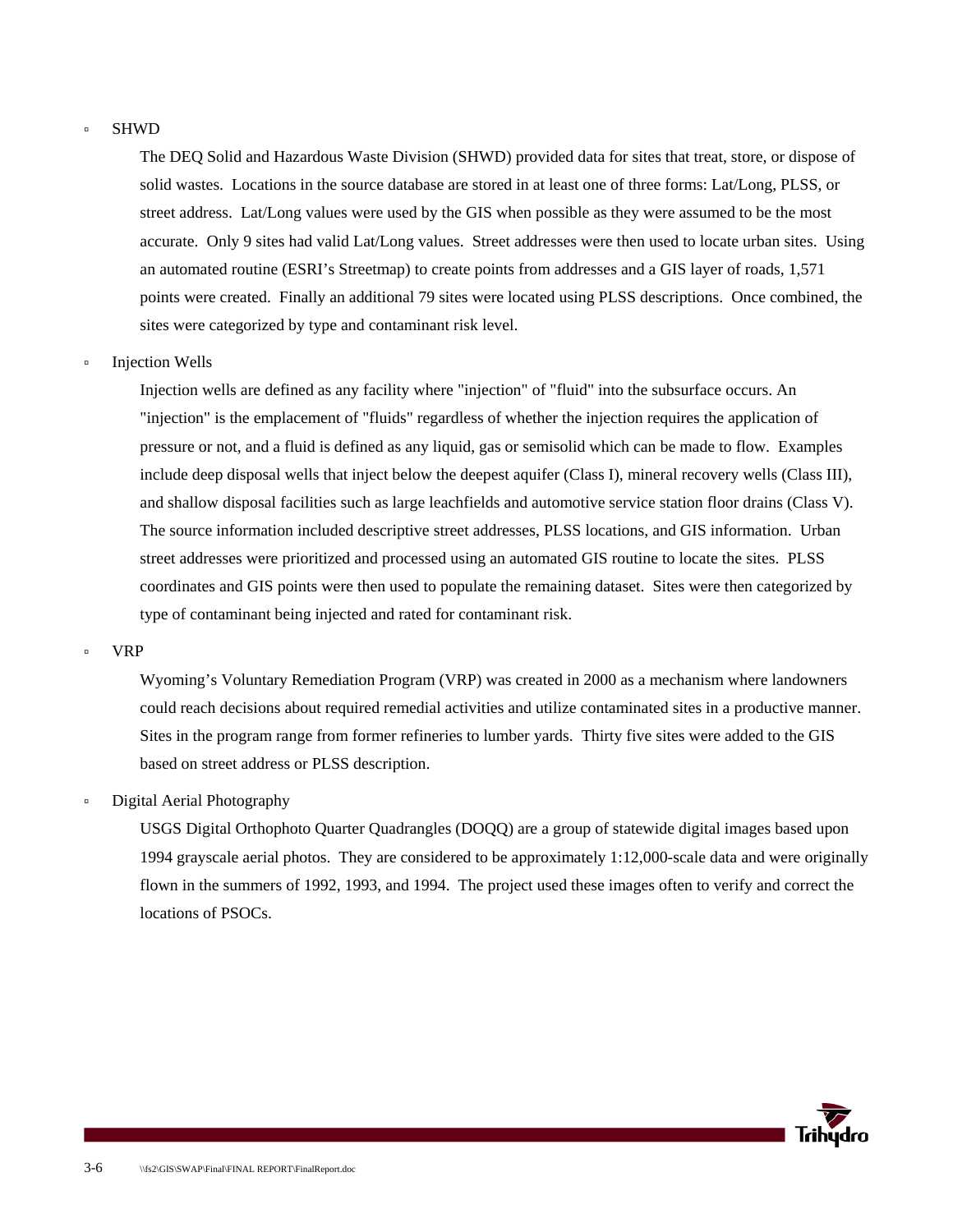### **Susceptibility Analysis**

Several additional data layers were required to create well and intake ratings for the susceptibility analysis process. These primary layers were:

à Aquifer Sensitivity

The project team utilized the Wyoming Aquifer Sensitivity dataset (Hamerlinck and Arneson, 1998) in the intake rating scoring process. This GIS dataset, produced at the University of Wyoming, is a modified USEPA DRASTIC Model that uses geologic and hydrologic information to quantify how susceptible an unconfined aquifer is to contamination on the land surface. These ratings were directly input into the intake susceptibility scoring process.

#### à Land Use

A modified version of the Wyoming Land Use layer created by the Wyoming Ground Water Vulnerability Mapping Project (Hamerlinck and Arneson, 1998) was utilized in the sensitivity analysis. The final land use layer utilized by the project team contains irrigated agriculture, dryland agriculture, and urban areas from the Vulnerability Project. Land use data pertaining to forest coverage was obtained from the University of Wyoming Gap Analysis Project's Managed Lands GIS layer. Golf courses and additional urban areas were added by the SWAP project team based on 1992 aerial photos.

#### à SDWIS

EPA's Safe Drinking Water Information System (SDWIS) contains information about PWSs and any violations of EPA's drinking water regulations that have occurred in the last five years. While much of the PWS infrastructure information contained within SDWIS is either duplicative of the information maintained in Wyoming's SWAP Apps database, the project team did use it to fill in various omissions in the final PWS database tables. The primary value of SDWIS to the profect, however, was supplying susceptibility information about contaminant detections for each PWS.

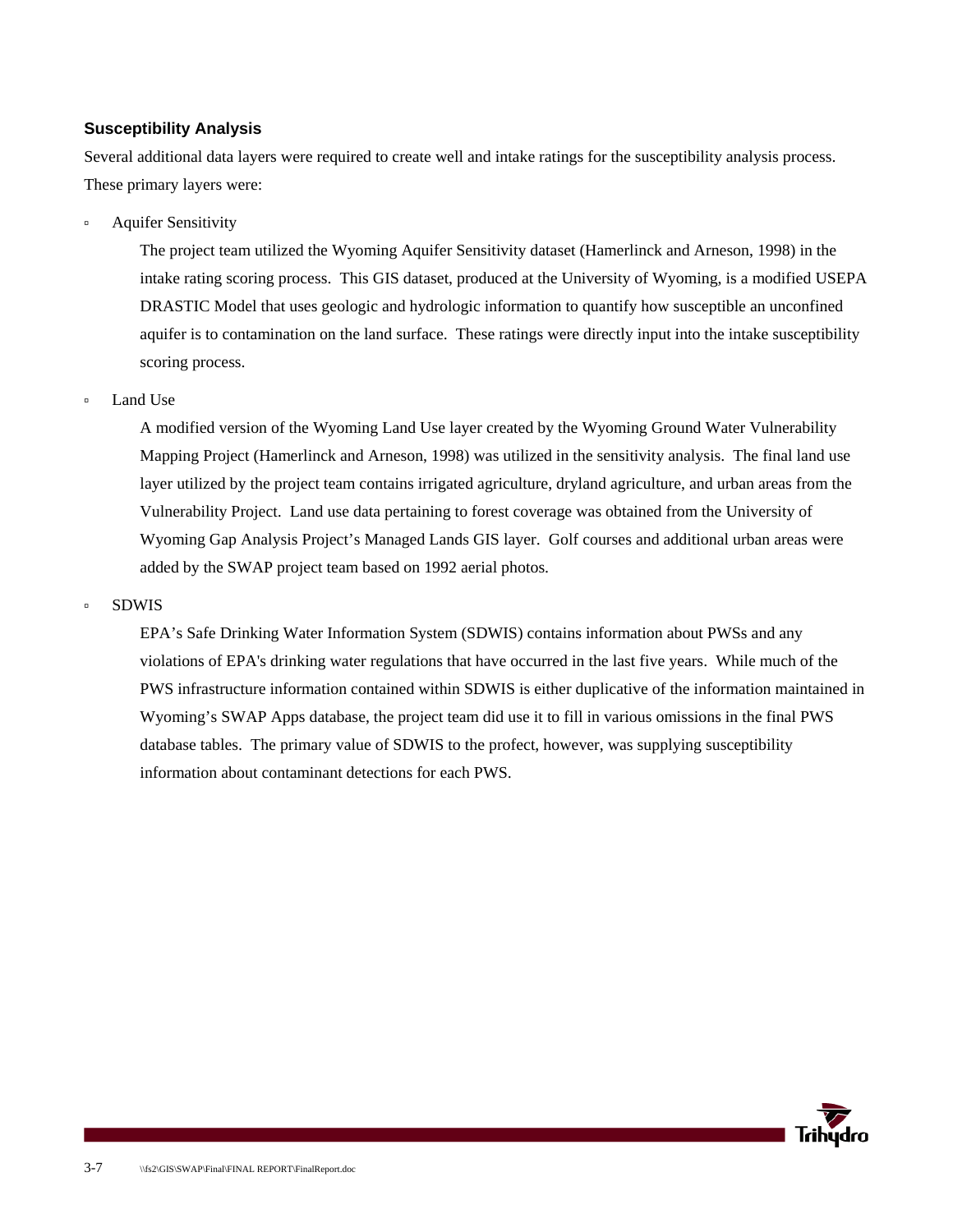## **4.0 DATA COMPILATION AND QUALITY CONTROL**

Appropriately synthesizing data from so many data sources proved to be a more difficult process than initially anticipated. Ultimately no single data source was either complete or without error. Data layers initially believed to be trustworthy proved to be problematic. Because of these innaccuracies, data errors, ommissions, and contradictory data, the data compilation process became far more than a simple exercise of database linking. The project team was required to spend a great deal of time and effort reviewing and comparing information from every source to create the final SWAP database. This section describes much of this data manipulation and review process to develop the final products.

#### **Initial ArcView Draft Application**

An initial GIS application was developed for the project using ArcView 3.2a. This version of the ArcView software was utilized over newer versions because of its ability to link programmatically to MS-Access databases. This temporary GIS application was used to develop the final PWS locations, compile PWS intake details, define delineation boundaries, and compile the final PSOC layers.

#### **Compilation and Evaluation of Electronic Data**

Compilation of the initial comprehensive dataset for PWS intakes proved to be a meticulous process. The PWS data sources described earlier each contained significant errors and omissions. The locational layer produced at the University of Wyoming, initially thought to be the most spatially accurate, had several significant errors and several other issues that warranted additional investigation. Geologic and system infrastructure information was supplemented using data from the SEO, WRDS, and SDWIS databases. To begin this process a common database field was created in each of the tables that contained a unique ID for each well or intake. SEO well permit numbers were identified when possible for each well to tie in any well log and pump test data that was available. WRDS and SDWIS portrayed information only to the system level and not to the individual intake. Ultimately a new comprehensive database structure was developed to serve the SWAP program through this project and into the future. Information included in the new database structure includes infrastructure data (number of connections, population, etc.), geologic information (aquifer type and assumed conductivity), and system use information (maximum pumping rates). These tables were then used to develop the delineation methods described in Section 2.0.

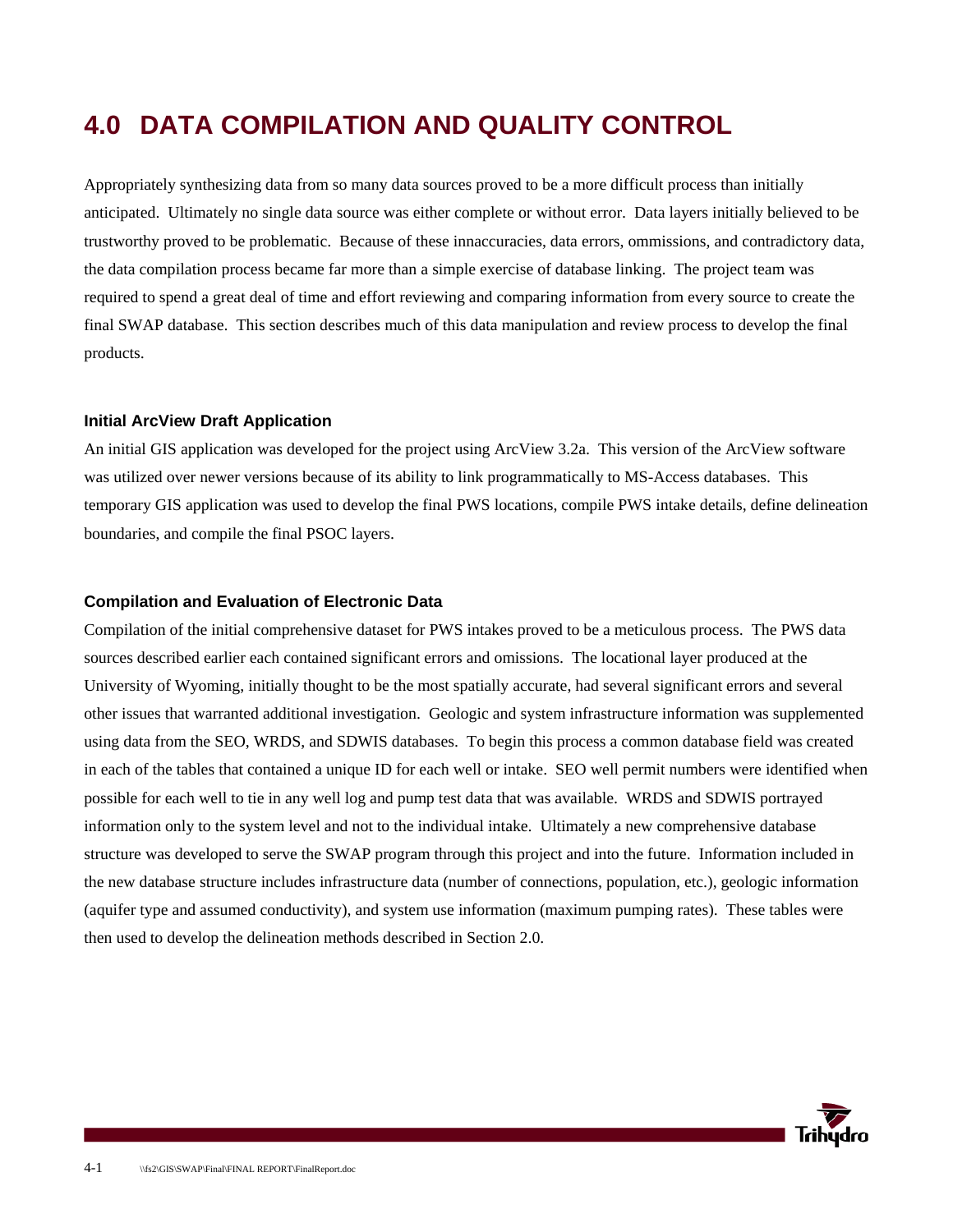Once all PSOC data sources had been converted to a GIS format and the accuracy of the PSOC locations had been assessd, each layer was then modified to create a uniform data structure. This uniform data structure consisted of new fields specifying site name when available, site type, relevant comments, data source, and a specific source ID number or permit. This final field is critical for each site in that at any time if a question arises regarding an individual PSOC site, this Source ID can be used to refer to the specific source database record. A user can use this linking field to review the original database information provided to Trihydro. When possible, this ID number is the actual DEQ permit number for the facility.

#### **Draft Maps and PWS Operator Review Process**

A routine was developed in the GIS application to automate the production of the initial draft delineation maps for each water system. The maps were scaled and printed on appropriately sized paper. Maps showed PWS wells and intakes for the relevant system and surrounding systems, source water delineations separated by type (surface water vs. groundwater), PSOCs, and background images (USGS quadrangles showing topography, roads, and streams). PSOCs were labeled with a unique ID number, and a table showing individual site information was included either on the map or as a separate document when necessary.

In November 2003 each, participating PWS was mailed three items to assist in verifying data. First, a document describing the SWAP program, data evaluation methods, data sources, data limitations, and tasks for the PWS operators was included. Second, a table or tables detailing all known and assumed information for each of the wells/intakes was added. Finally the draft delineation map or series of maps was attached for review and revision by the operator. The operators were asked to edit the maps and tables and send the edited documents back to Trihydro and Lidstone. The draft mailings generated many constuctive questions and concerns by the participating operators. Operators were asked to assist in several ways:

- à Provide input regarding where incorrect, or incomplete data was used
- Provide input pertaining to delineations that did not match the operator's understanding of the local geology and hydrology
- Provide input to verify the presence of PSOCs, based both upon PSOC type and location within the delineated source areas.

As another effort to verify existing data, the Trihydro team called each system to discuss the draft review process. Trihydro also set up an interactive booth at the Spring 2004 WARWS conference in Casper, WY. Many of the PWS

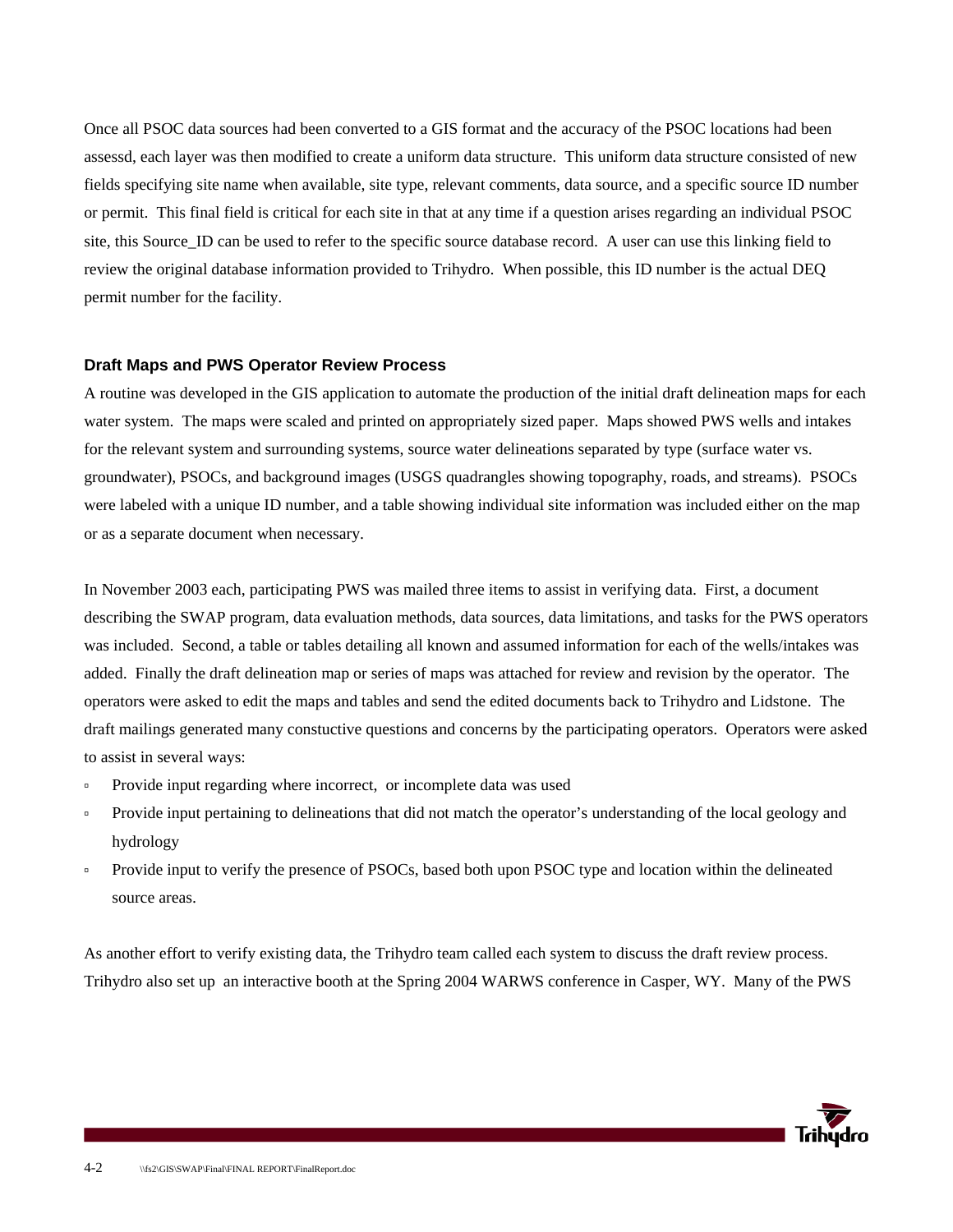operators (approximately 60%) sent back constructive comments, changes, and suggestions that were incorporated into the final datasets. Several of the delineations were modified to incorporate new or revised data provided by the operators. These changes included revised intake locations, new intakes, more detailed geologic information from well logs, and more detailed system use information. Additionally, PSOC changes were incorporated from notes and revisions on the draft maps. Often PSOCs were moved to better reflect their actual ground location, but PSOCs were also completely removed, or were added to best reflect the present conditions based upon the knowledge of the operator. PSOCs that were added by operators included a wide variety of sites such as underground fuel storage tanks, small confined feeding operations, septic leachfields, and industrial facilities that concerned the operators. Each of these changes was noted in their appropriate database table.

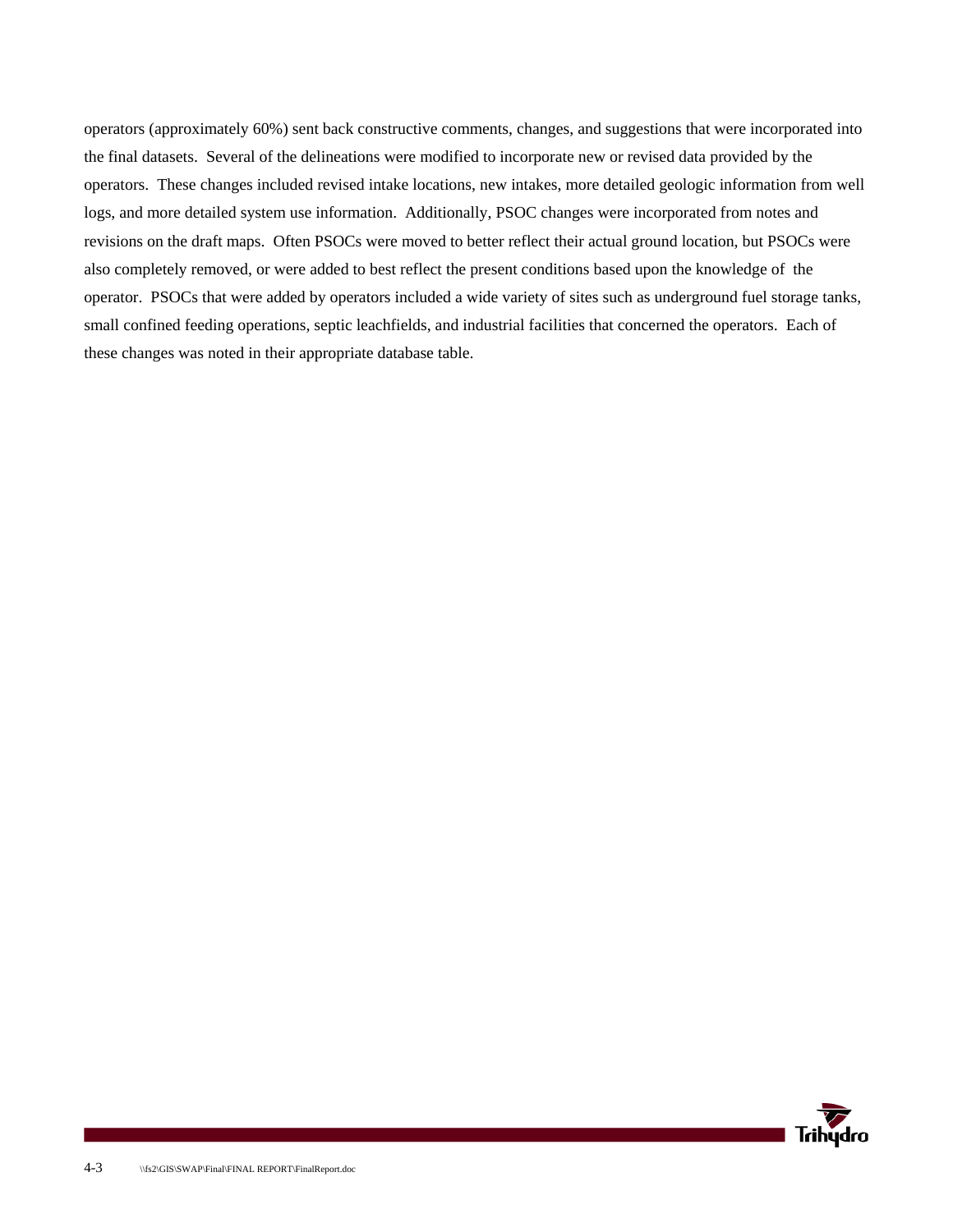## **5.0 SUSCEPTIBILITY FINAL REPORTING**

A new ArcView-based GIS application was developed to produce the final susceptibility reports. This tool was initially designed to serve Trihydro and Lidstone in creating final susceptibility reports for the 389 PWSs signed up for SWAP program. Later as it was refined, the application was modified slightly to serve WDEQ and WARWS in the future in revising current reports as conditions change and even to produce new reports. The final destination of the tool is on a WDEQ laptop that can be used in the field to update changes specific to each PWS.

The susceptibility scoring process described in Section 2 is accomplished using a multi-step Visual Basic for Applications (VBA) procedure within a customized ESRI ArcView GIS Version 9.0 application. This final ArcView Version 9.0 application was developed to replace the earlier Version 3.2a application in order to utilize newly available cartographic technologies not available in the earlier software product. A **Users Guide** for the application is included in Appendix C. In addition to PWS and PSOC locations, the GIS application includes the following background layers:

- Digital USGS quadrangles
- 1990 digital aerial photos from USGS
- Roads
- **Streams**
- PLSS (Public Land Survey System)
- Land use
- Watershed (Level 6 Hydrologic Unit Codes)
- Bedrock Geology
- Aquifer Sensitivity
- County Boundaries

This GIS tool makes the end user responsible for entering the sanitary survey information into a SWAP database through the GIS interface. The GIS then calculates the well/intake Integrity and Sensitivity. The remainder of the scoring process was entirely automated in the GIS to spatially relate the well/intake location to potential contaminants.

There are three reports that can be produced using the GIS interface; the susceptibility report for each PWS, the executive susceptibility summary, and the well/intake information sheet. The fourth option is to produce a map for the PWS including well/intake locations with their delineations and all contaminant sources. For further details on creating these reports, a user should refer to the **Users Guide** included as Appendix C.

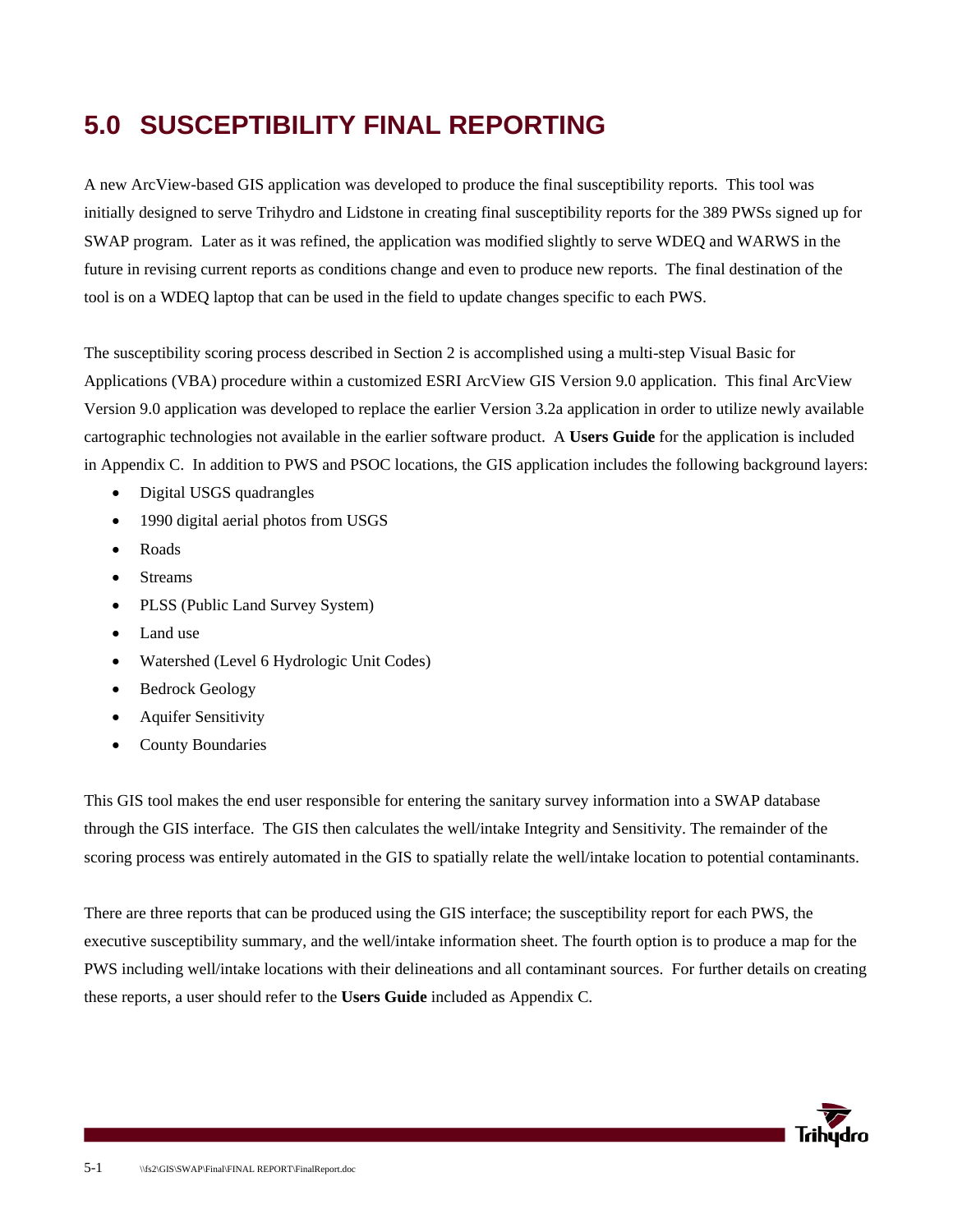#### **Problems Encountered**

There were a number of minor problems encountered during the coding of the customized tools to run the scoring process. Due to the wide range of delineations and valid values in the database the code was written to fit most cases. Visual Basic code was written to select the proper delineations for the given well/intake based on proximity. While this logic works properly on over 99% of the systems, there are some exceptions. Specifically, the delineations for Cheyenne, Douglas, Gillette, and Rawlins were too complicated for this approach. These systems contained one of the following characteristics that caused errors in the susceptibility scoring process:

- Split Delineations Douglas and Gillette, for example, had groundwater delineations that feature multiple Zone 2s and Zone 3s because of complicated geology for a single intake. The automated routine selects only the zones that are closest in proximity to the intake and would ignore the other.
- No Zone 2 or no Zone 3 for an intake Cheyenne uses multiple intakes on an engineered streambed near Rob Roy Reservoir. The contributing watershed could not be hydrologically separated into a Zone 2 and Zone 3 delineation. The automated routine incorrectly selected the closest zone 2 delineation which was actually for a different intake.
- Delineations that are a long distance from the intake Cheyenne, for example, had a groundwater well whose delineations are a significant distance away from the wellhead. The automated routine incorrectly selects a closer delineation for the scoring.

Correcting these errors was a manual process. Trihydro and Lidstone highly recommend that an experienced GIS/database professional assist in the scoring for any future systems that contain one or more of these characteristics. The changes must be made to the SWAP.mdb database directly and should be made with extreme care. Once the scoring tables in the SWAP database are completed the GIS will then produce corrected reports from the database. To correct an error, the following steps must be taken:

- Report errors were identified and flagged by the professional geologist during the QA/QC process
- Manually open up the MS-Access SWAP database (**SWAP.mdb**)
- Delete the erroneous PSOC records in tables **tblpoint** (containing PSOC point features) and **tbllinepoint**  (containing PSOC linear features) by;
	- o Sorting of each table by the **Well\_Id** field.
	- o Identifying and deleting the incorrect records
- Adjust the values in table **tblnonpoint** (containing polygonal land use percentages).
	- o Sorting the table by the **Well\_Id** field.
	- o Manually correct the percentages and scores using the correct delineations.

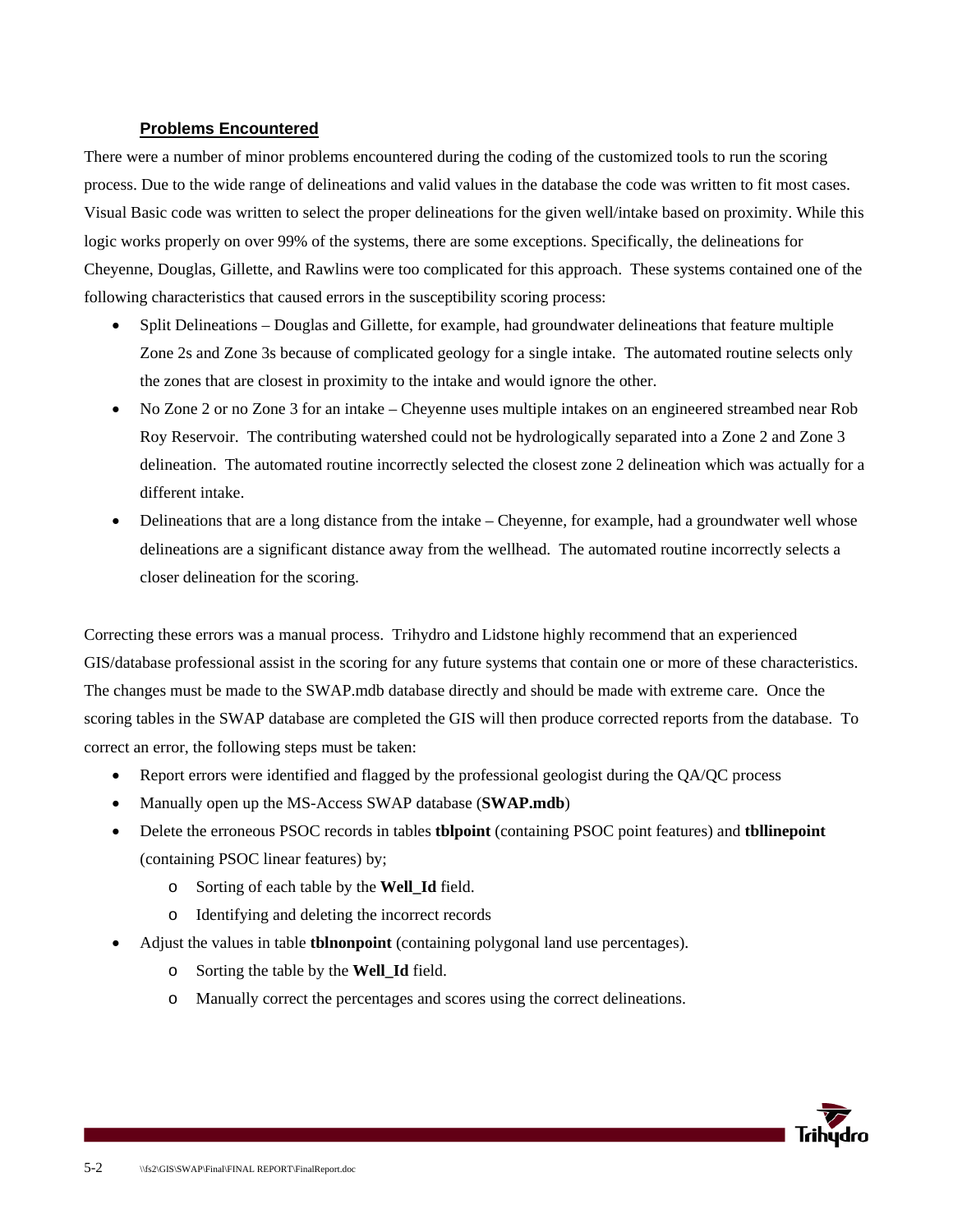#### o Retain all records (corrected and original) from table **tblNonPoint**!

Each time the scoring was calculated for a system, the records for that system were removed and completely replaced in all scoring tables. If errors remained in the scoring reports, the manual scoring table editing process was completed again in its entirety.

It was also possible that PSOCs would need to be *added* to the scoring tables in a scenario where an intake contained multiple Zone 2s or Zone 3s. Fortunately, in those scenarios for the systems that had signed up for the program, there were no additional PSOCs to be added. If, in the future, PSOCs do need to be added to the scoring tables to produce accurate susceptibility reports, some complicated adjustments may be necessary. One possibility would be to run separate scoring sessions on each of the Zones using backup copies of the SWAP database. These individual tables in the backup databases would then need to be merged into the final SWAP.mdb database. These techniques are not straightforward and should be attempted with extreme care. Trihydro strongly recommends creating backups of the SWAP database before attempting.

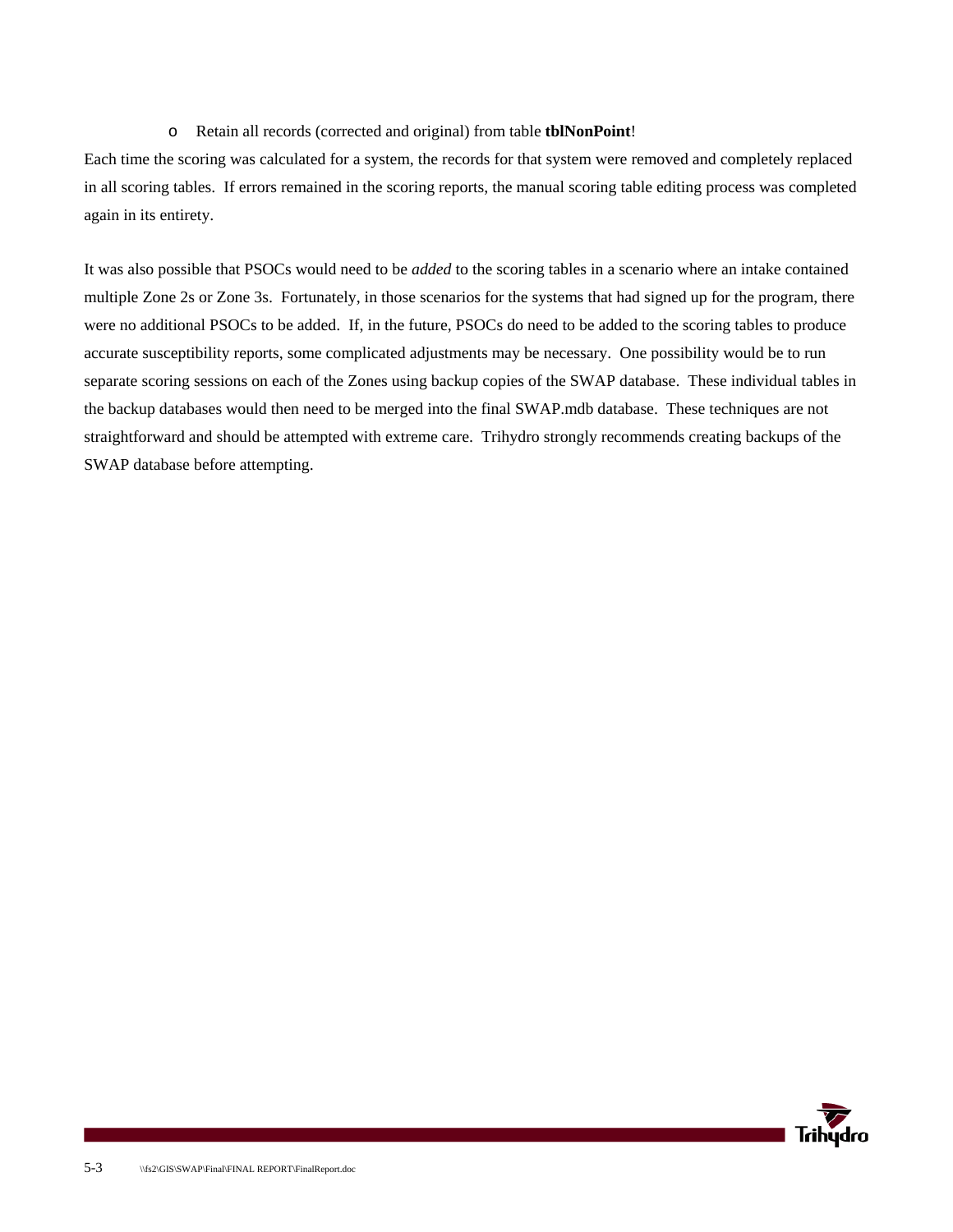## **6.0 FINAL REPORT QA/QC**

Final quality assurance and quality control must ensure that an accurate work product reached each PWS. The accuracy was vital for each PWS manager to use the report in a constructive way to aid in the protection of the water supply. Final quality assurance and quality control occurred via two mechanisms: accuracy and applicability of the final maps and the accuracy of the report body. Also, because of the project dynamics, system names and system manager information must be accurate for the report to reach the proper personnel. Many of the data accuracy issues continued to influence the final reporting efforts and were dealt with during the final stages of the reporting.

### **6.1 SWAP PROGRAM PARTICIPANTS**

Participation in the SWAP program was voluntary. Since the intial sign up efforts initiated in 1999, some PWSs had since declined participation, changed names and/or ownership, and many PWSs, especially the federal and state administered PWSs, signed up for the program after work on the project had begun. One of the key issues at the end of the program was to ensure that all who signed up received a an accurate, stamped delineation. This process involved:

- Comparing the initial sign-up list with the most current application list provided by Kim Parker, the DEQ project manager.
- Comparing each report to the checklist of submittals that were included in each report.

### **6.2 DELINEATION ACCURACY**

Each map, from the intial draft maps that were sent out in January 2004, to the final maps submitted in June 2004, went through an exhaustive review by both Trihydro and Lidstone personnel. The first part of this QA/QC effort involved ensuring that the correct delineation methods were applied to each well or intake. This process involved:

- Verifying the correct flow regimes present.
- Verifying of the intake locational data.
- Verifying of source information data (geology, well depth, hydrology, etc.).

This was accomplised by using different data sets and incorporating a semi-quantitative data confidence process. Data that were received from the PWSs following the draft mailings took precidence and were recorded into the comprehensive data set upon reciept. The team considered these data to be the most accurate and up-to-date data. Suspect locational and infrastructure data that were not corrected or clarified by the PWS were evaluated and corrected using the following methods:

• Comparing the suspect data with the SEO online database, and, where hard copy data were available, the latest well permit data were used.

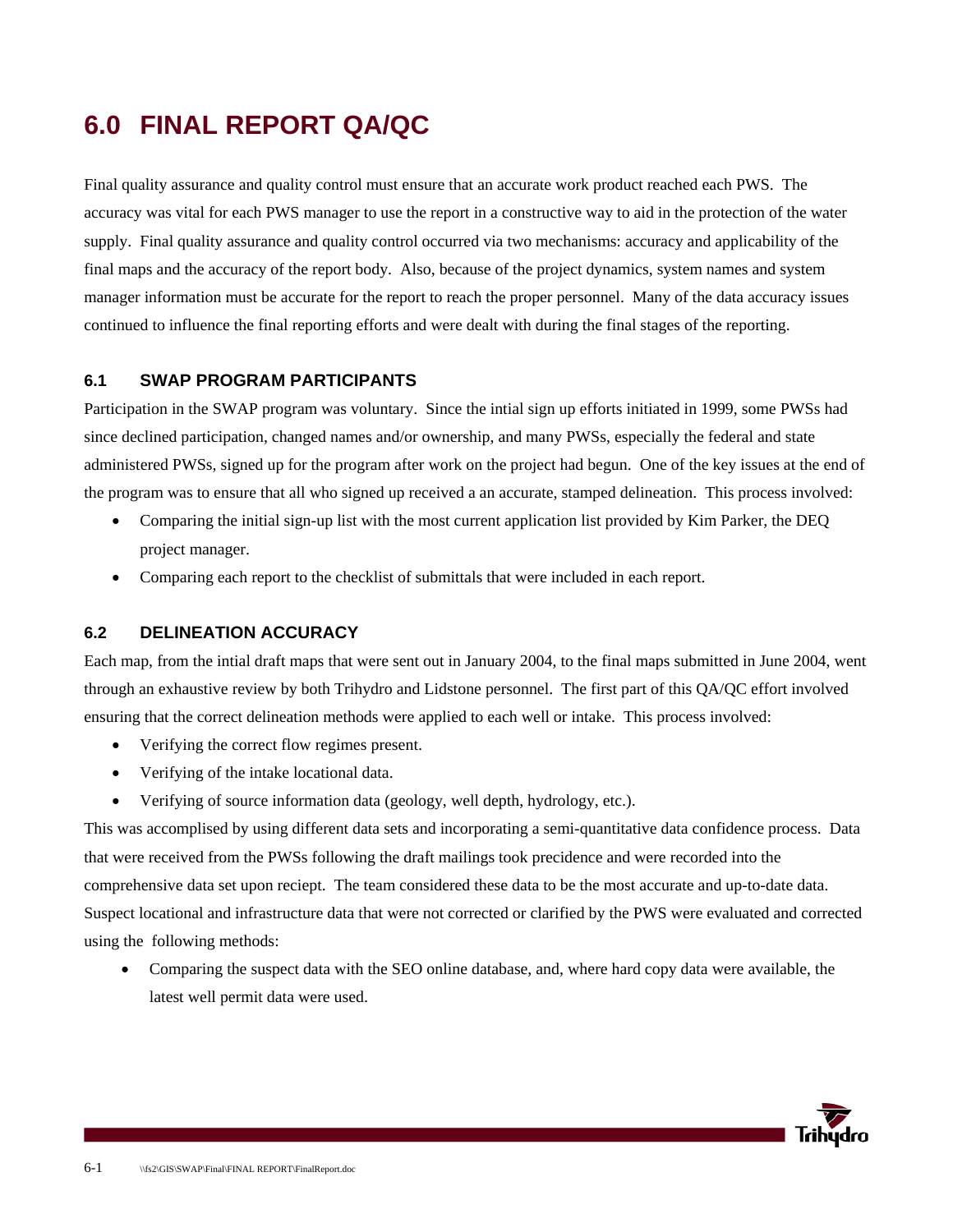- Comparing the suspect data with data presented in the available Sanitary Surveys.
- Comparing the suspect data with data documented in other available reports (WWDC reports, basin studies, local engineering and design reports etc.).
- Contacting the PWS by telephone.

In most cases where the data were suspect, the team used the data obtained from the SEO database. However, there were many examples of data inconsistencies between the SEO data and the data provided in the Sanitary Surveys. Where the discrepencies could not be resolved and the PWS operators could not be reached, the experience of the professional geologist dictated which data source was used in the delineation.

Geological and hydrological data that were suspect were evaluated and corrected by:

- Comparing data available in hard copy geologic or hydrologic reports.
- Utilizing the local knowledge database from the senior geologists and engineers on the project team based on familiarity with the area in question.
- Comparing the data to the 1:500,000 geologic map that functioned as the geology base layer for the GIS
- Contacting the PWS by telephone.

When no other available data were present and additional feedback via phone contact was not accomplished, the geology according to the GIS geology layer was used to construct the delineation. Geological and hydrological edits were completed in the GIS system. Final conformation that the data edits were included in the final scoring were conducted by junior geologists.

### **6.3 SUSCEPTIBILITY SCORING ACCURACY**

Next to the accuracy of the delineated source areas, the final score that each well or intake received needed to be as accurate as possible. Unfortunately, the data for the PSOCs was the most unreliable. As a result, during the final reporting stage, accuracy and completeness of the scoring data was a manual process. The final scores were verified by comparing the final scoring table printouts to the data that was input into the scoring algorithm. This process included comparing the list of PSOC's on the output scoring table to the PSOCs identified on the delineation maps and verifying that PSOCs were not duplicated in the scoring tables.

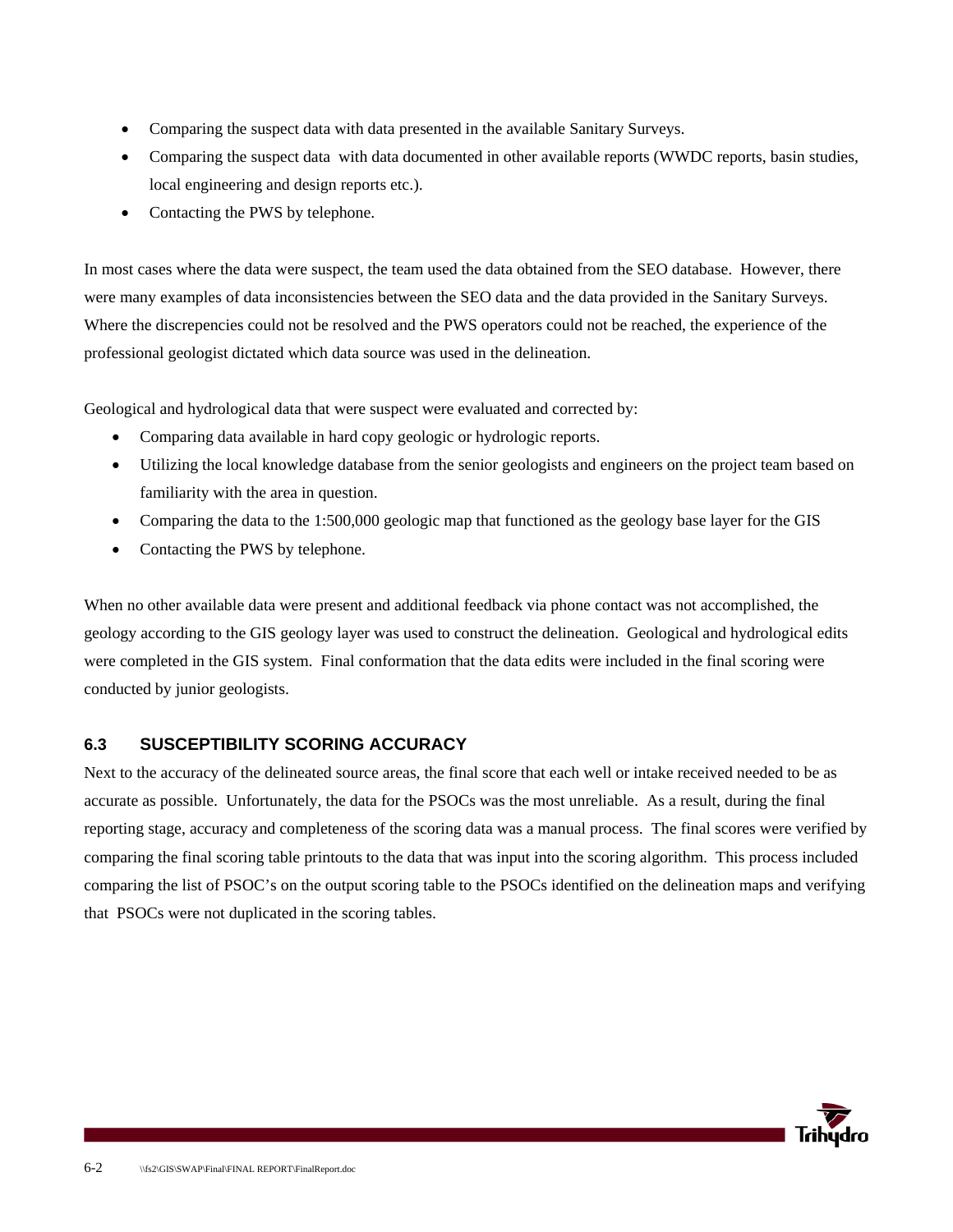#### **6.4 FINAL REPORT REVIEW**

The final reports that were sent out to the participating PWSs were stamped by professional geologists registered in the State of Wyoming. A final review comparing the list of submittals required to the report body and tables was conducted by Brian Smith of Trihydro and Mark Stacy of Lidstone. All reports were reviewed and corrected before they were stamped and sent to the PWSs.

### **6.5 FINAL QA/QC RECORD**

The final QA/QC record was tabulated in a spreadsheet. The QA/QC record documents the SWAP process from the beginning of the project. The record documents vital elements of the process including but not limited to:

- PWS Contact Name.
- Contact Number.
- Date when the Draft Delineation was Mailed.
- Date of Follow-up Calls.
- Date Any Feedback was Received.
- Date Edits were Incorporated into Database.
- Aspects of the Scoring Data Review.
- Date the Scoring Edits were Incorporated into the Database.
- Dates of Final Reviews.
- Date of Final Mailings.

Even though an exhaustive QA/QC process was implemented, the team idenified and corrected a large number of inaccuracies and inconsistencies, there may still exist a significant number of inaccuracies within the database.

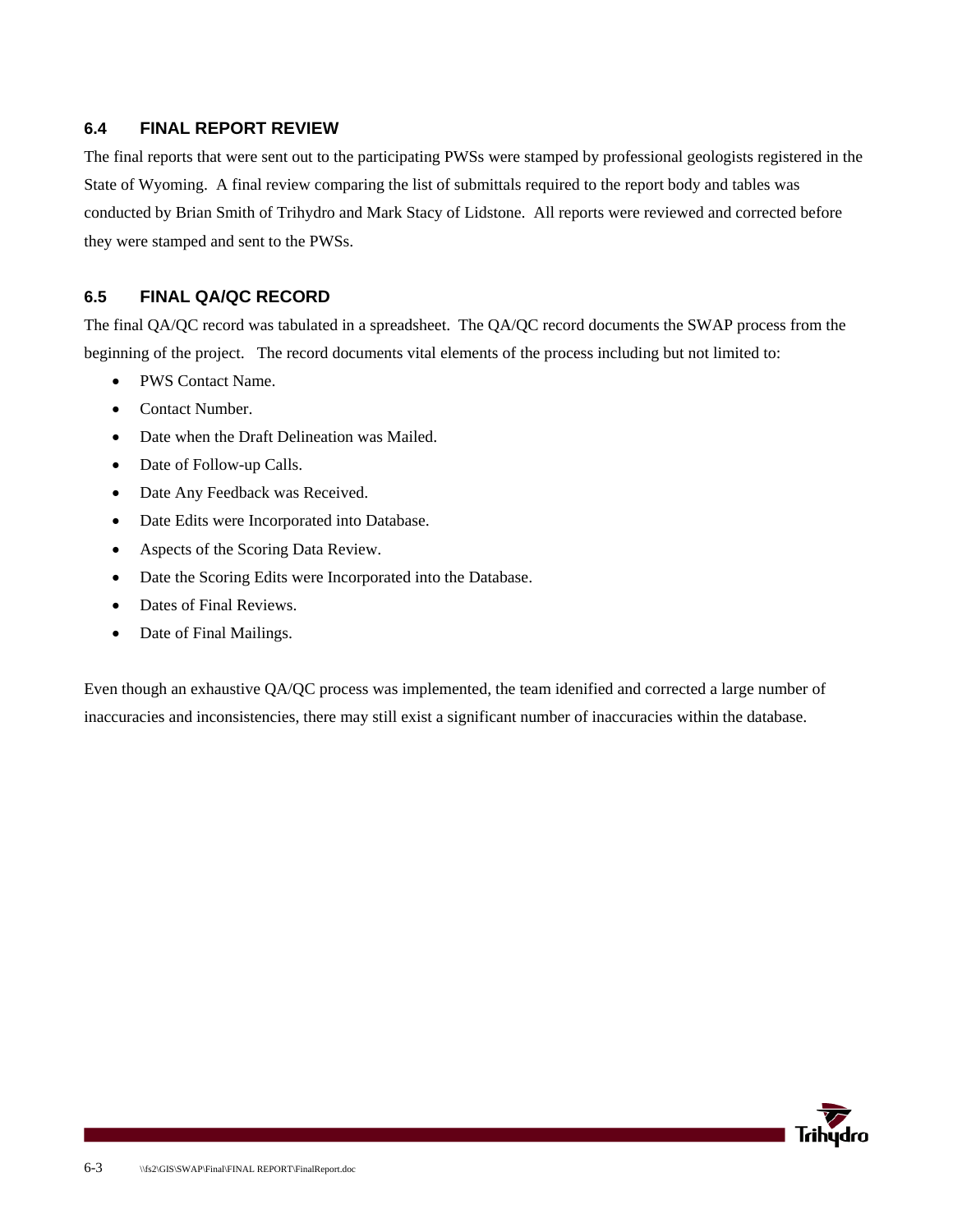## FINAL PROJECT REPORT

**FIGURE**